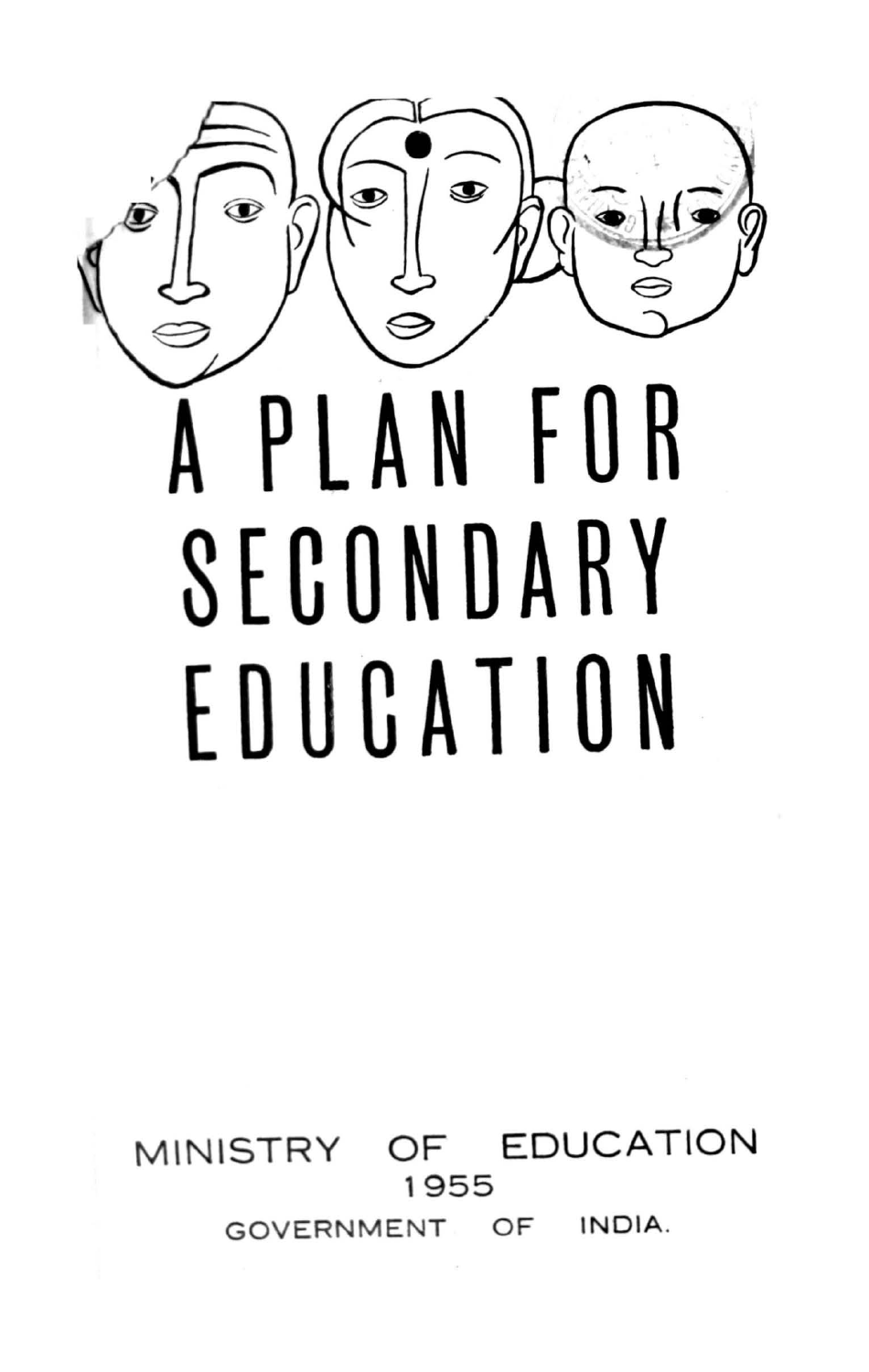# A PLAN FOR **SECONDARY EDUCATION**



## MINISTRY OF EDUCATION GOVERNMENT OF INOlA 1955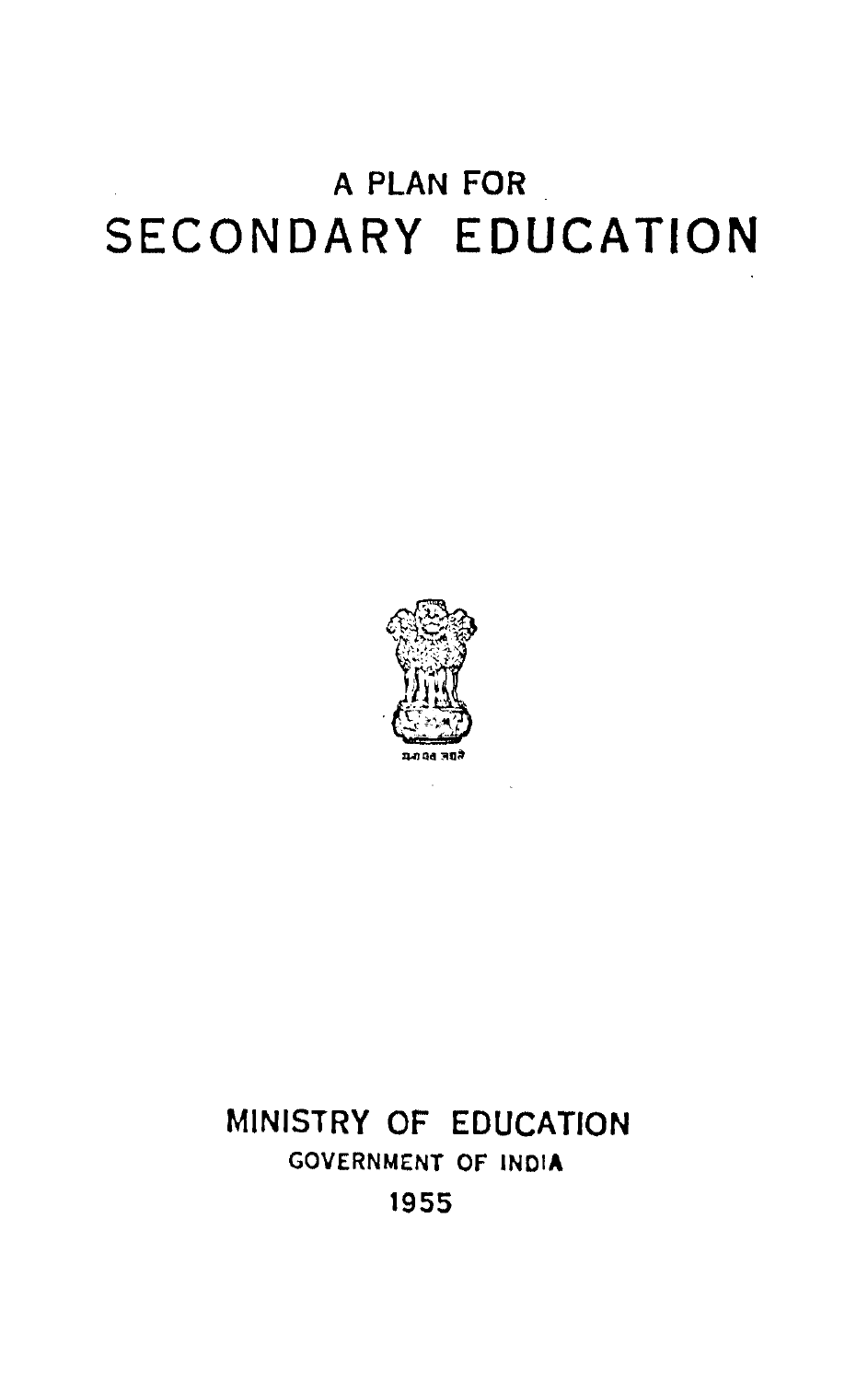*PUBLICATION No. 181* 

Cover designed by T. K. Mehta

*Price As. -/31- or 4d.*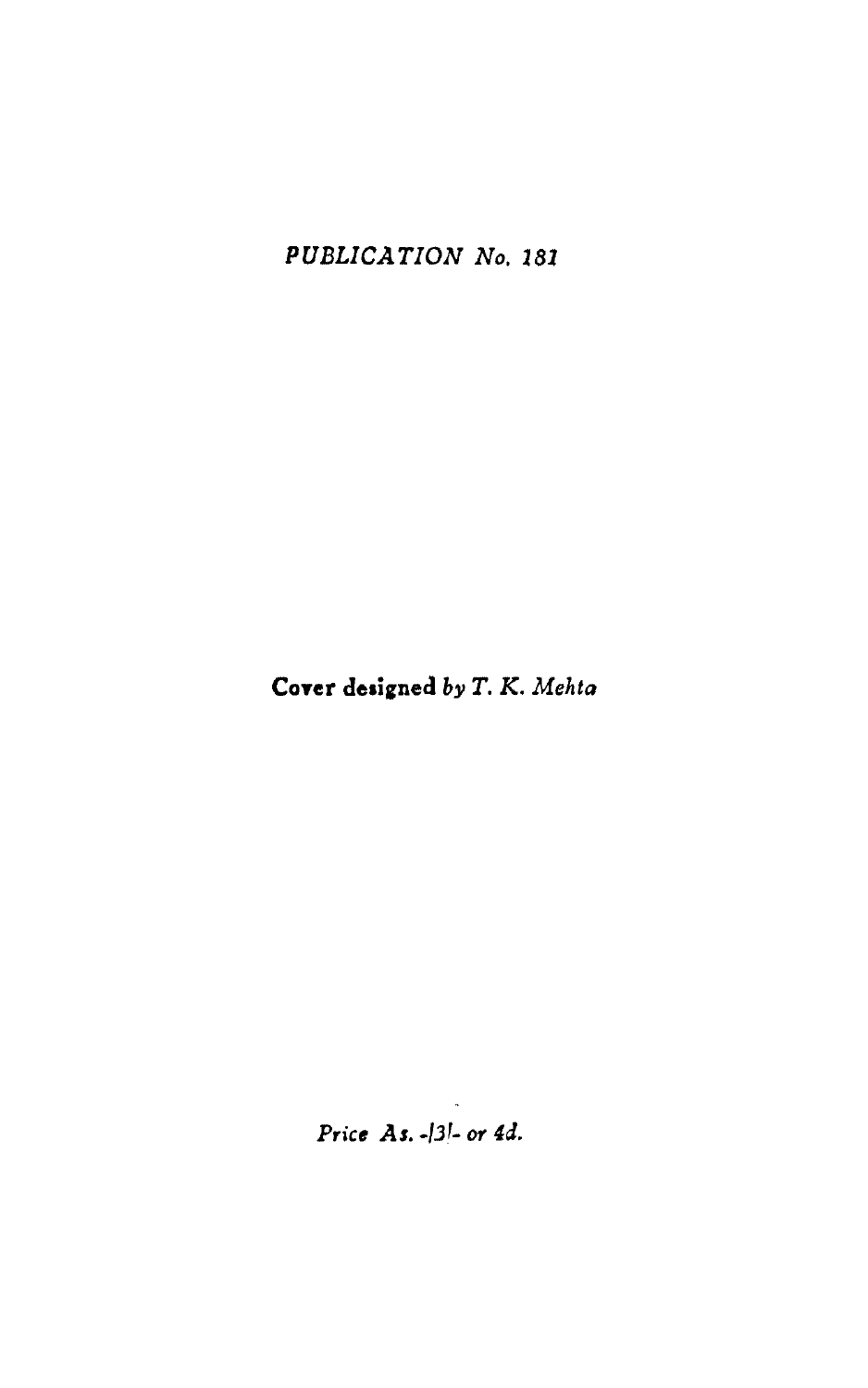## **FOREWORD**

The need for reform and reorganisation of Secondary .education in India has been recognised for many decades and proposals to that effect have been under discussion for at least *40* years. There have been long and continuous debates about the duration of the course, the nature and content of the syllabus and the aims and objects of Secondary education in relation to society and the individual. Commissions and committees have examined the question time and again and made recommendations which have been uniformly acclaimed but not generally implemented.

The publication of the Report of the Mudaliar Commission has highlighted both the need for and interest in a radical reorientation of Indian Secondary education. A new urgency was \_given to the task by the emergence of India as a free democratic republic. Secondary education must on the one hand train up the large body of intermediary leaders who are needed for the effective functioning of such a State and on the other, help to select the smaller band of higher leadership to guide its overall policies. The decision to remodel Elementary education on the Basic pattern has made such reorientation of Secondary education even more urgent and necessary.

Long and detailed discussion and consultation among the Central Government, the State Governments, the Universities and the Boards of Secondary Education have taken and are taking place. In a series of Seminars and study camps organised since 1953, headmisters and others immediately concerned with th: alministratiun of Secondary education have discussed and are discussing the measures proposed. It appears that agreement has at last been reached in respect of beth the aims and objects and the nature and content of Secondary education. A joint Conference of Vice-Chancellors and Chairman of Boards of Secondary Education held in January this year come to unanimous conclusions that were amplified and supported by the Central Advisory Board of Education. Later, the Inter-University Board endorsed the findings without a single dissent.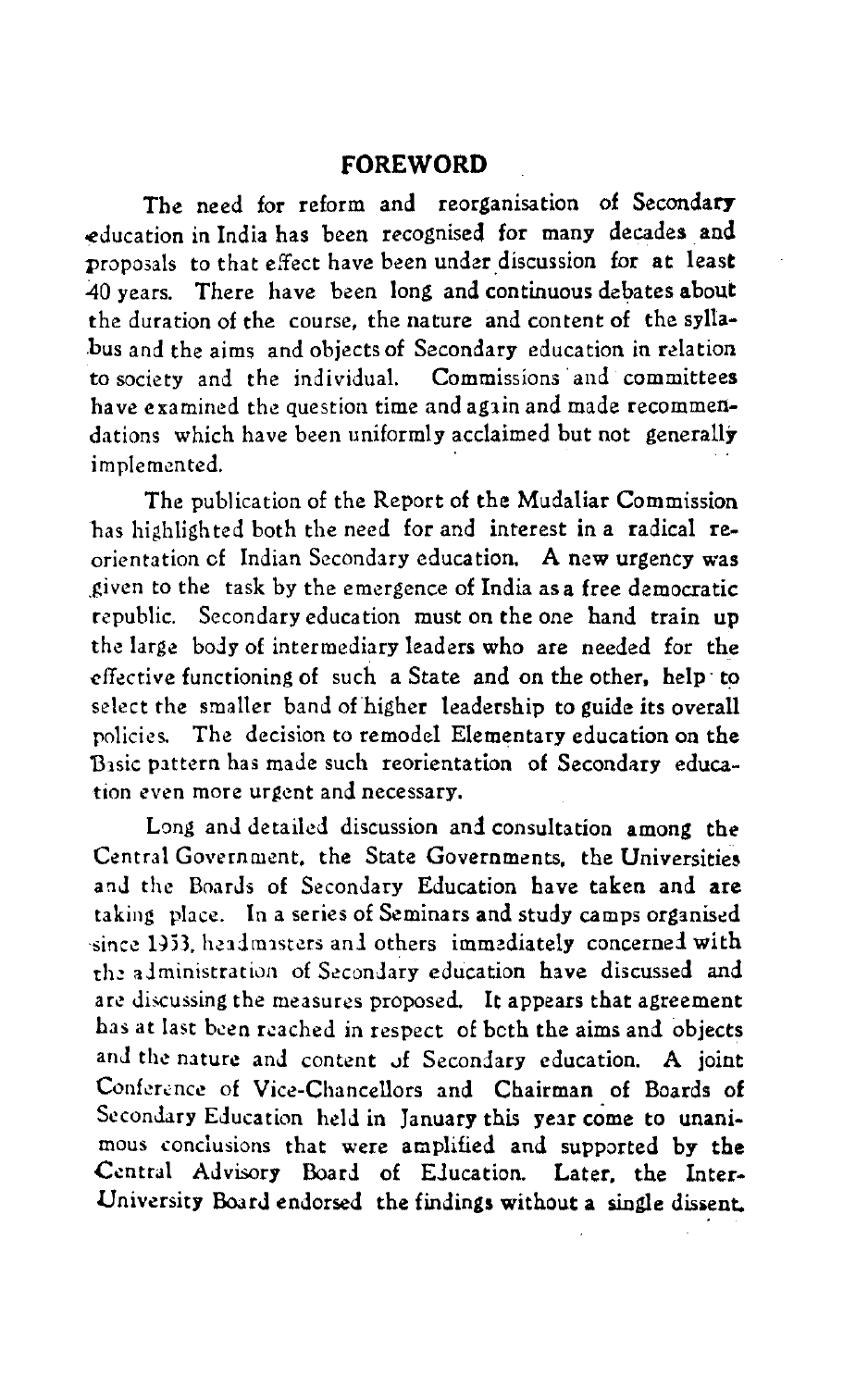The Central and the State Governments have now moved to thestage of taking specific action to implement the agreements. It can now be said that the reorientation of Secondary education in India has definitely begun.

It is, however, necessary to ensure that there is a clear understanding of what exactly is the pattern of Secondary education which has met with such support. The first stages. in reorientation have a decisive influence on the progress of reform. If the schools which are upgraded first have been selected carefully and have the necessary staff, equipment and other facilities for carrying out the purposes of the reform, the success of the scheme is assured. The movement will gather momentum with initial success. This will make it easier toovercome obstacles and resolve difficulties that may from time to time arise. If on the other hand, there is any set-back in the initial stages, it is bound to have an adverse effect on the whole movement for reform.

In spite of long and repeated discussions, it appears that there is still uncertainty in certain quarters about the implications of the proposals. This brochure seeks to describe as clearly and briefly as possible the main features of the scheme and meet some of the plausible objections and criticisms. It is hoped that it will help to resolve doubts, remove grounds for possible misunderstanding and place before the various authorities concerned as well as the general public a clear picture of the proposals that have now been accepted after careful examination by the various expert bodies and indicate the direction in which Secondary education in India is moving.

In conclusion, I would like to thank Shri Veda Prakasha of the Ministry of Education for helping me in the preparation of this brochure.

> Humayun Kabir Educational Adviser to the Government of India.

11th April, 1955.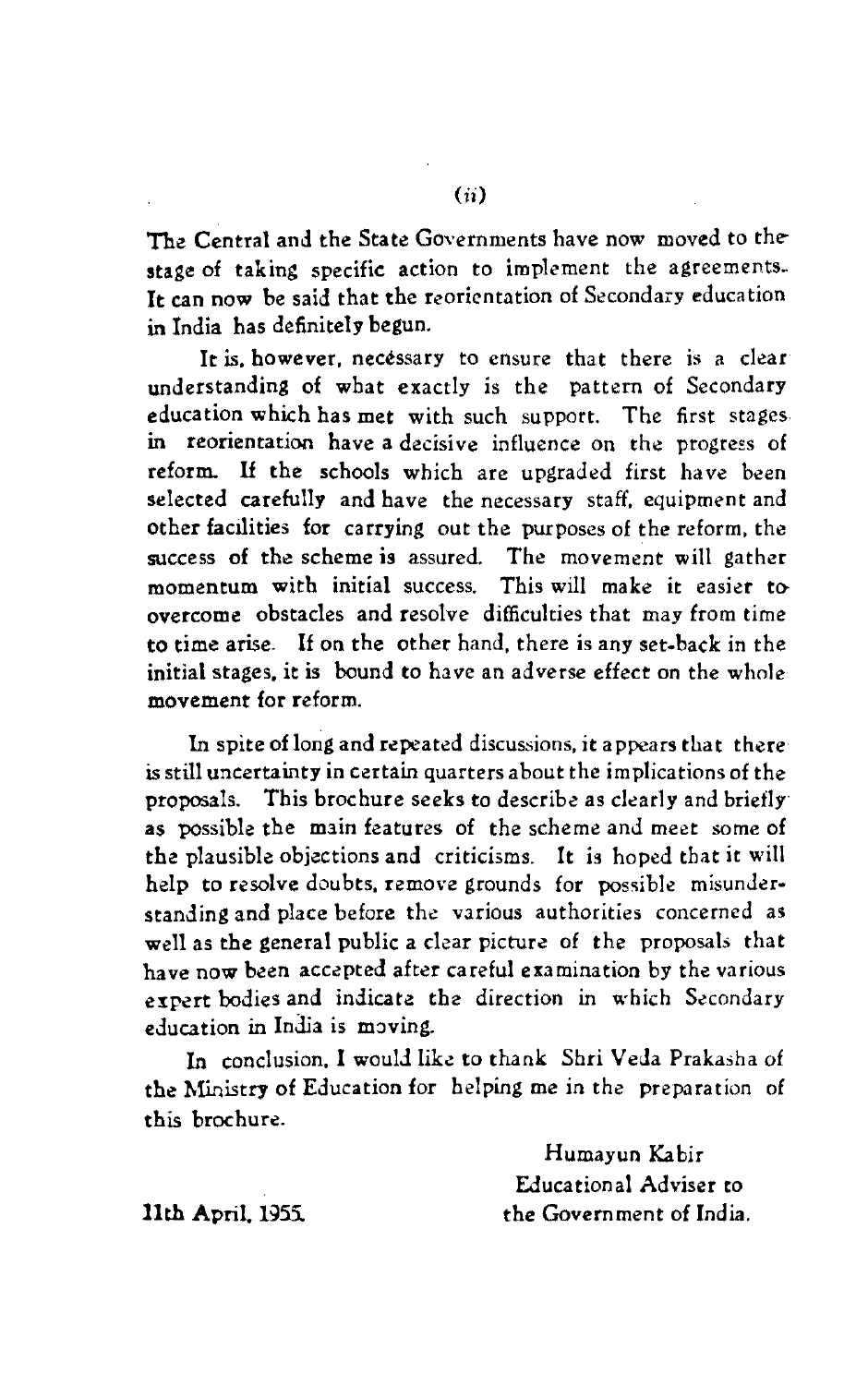## **A PLAN FOR SECONDARY EDUCATION**

Secondary edu:ation is admittedly the weakest joint in our -educational machinery and needs urgent reform. In his inaugural address to the Central Advisory Board of Education, at its last meeting·Maulana Azad said " ....I think you will all agree that this (Secondary education) has till now been the weakest link in the Indian educational chain. It is yet in a sense decisive in determining the quality of education both at the Secondary and the collegiate levels. Secondary schools supply teachers for Elementary schools and students for colleges and other institutions of higher level. An unsatisfactory system of Secondary education undermines the entire system of education in the country."

In order to remedy this state of affairs, the Government of India have decided to reorganise Secondary education on the lines indicated in the following Resolution of the Central Advisory Board of Education passed at its hst (22nd) Meeting held at New Delhi from 12th to 14th January, 1955:

> "The Board after very careful consideration of the stage of termination of Secondary education and the qualifications necessary for entry into the universities arrived at the following unanimous conclusions :

- (a) The first Degree course should be of three years and  $17+$  should be the minimum age for entry into universities.
- *(b)* The end of Secondary education at 17+ should mark a terminal stage in education and prepare students for life. It should also be of a standard which would enable them to participate with profit in a three• year Degree course.
- (c) The Government of India be requested to appoint a Committee to draw up an integrated syllabus for the School Final Examination to achieve the above objective.
- *(d)* The last class of the Secondary stage should be called the 11th class and may be reached *after* schooling of not less than ten years, the actual duration of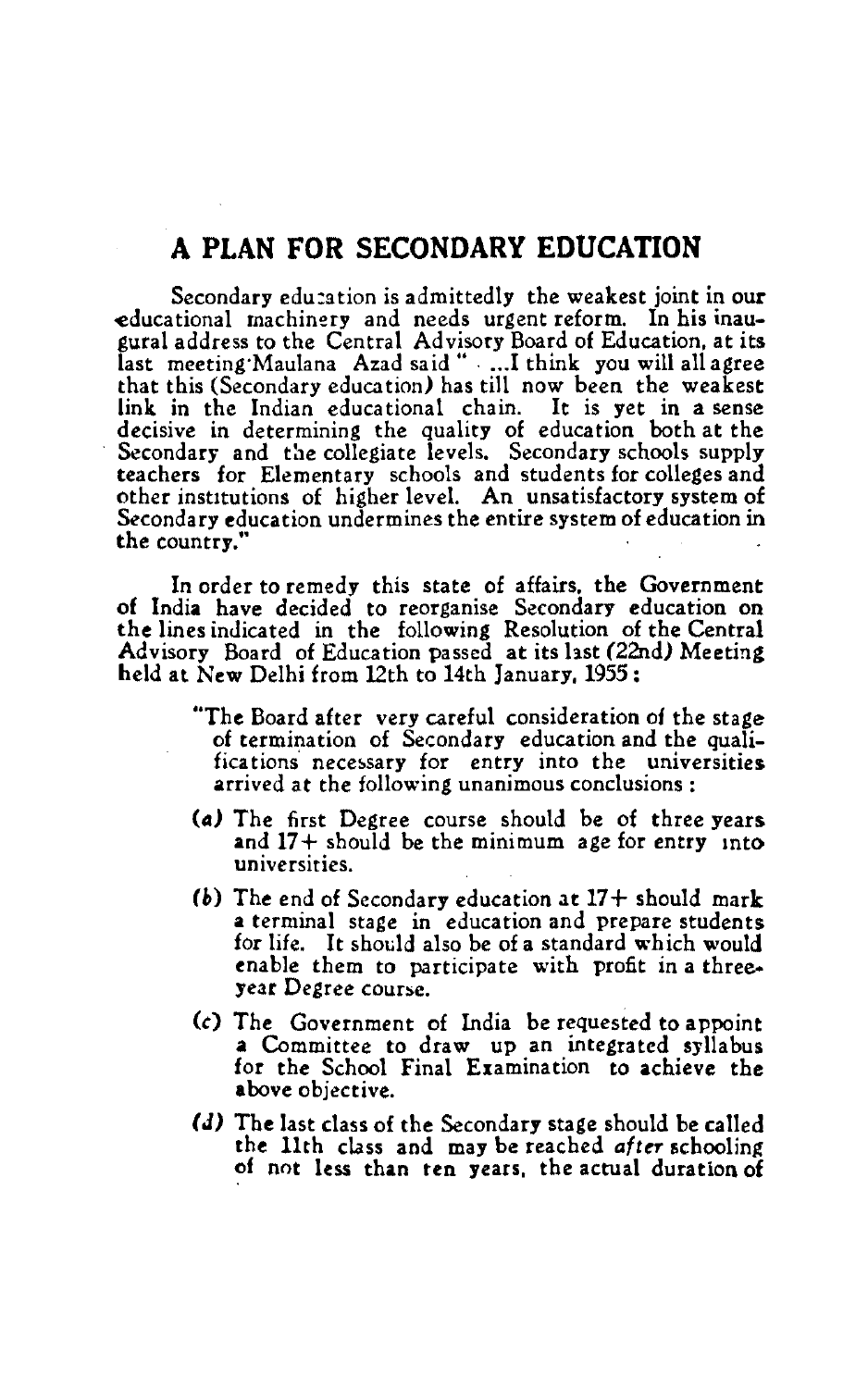the school system ir. the various States to be determined by the State Governments concerned.

This Board is of opinion that for the implementation of these recommendations, it is necessary that financial assistance in a liberal measure should be provided by the Central Government and the State Governments. This Board, therefore, requests the Central and State Governments and the Planning Commission to provide necessary finanres in the second Five-Year Plan for the implementation of these recommendations."

A similar Resolution was passed earlier by the Conference of Vice-Chancellors and Chairmen of Boards of Secondary Education, held at New Delhi on 8th January 1955 (for text of the Resolution see Annexure 'A'), and endorsed by the Inter-University Board at its meeting at Patna held on 25th January, 1955.

In general. the future pattern of education, as envisaged in the above-mentioned Resolution of the Central Advisory Board of Education, will be as follows :

- (a) Eight years of integrated Elementary (Basic) education. This stage will generally cover the period from six to 14, but the last year of this stage may well be used as an exploratory year to find out the aptitude and interest of the pupil ;
- *(b)* three years of Secondary education proper where there will be a marked diversification of courses. This will generally cover the period from  $14$  to  $17 +$ ; and
- $(c)$  three years of University education after the Higher Secondary school, leading *to* the first Degree.

It will be noticed that this pattern differs in some minor respects from that suggested by the Secondary Education Commission. It will be in place, therefore, briefly to recapitulate the relevant recommendation of the Commission and indicate the reasons for departing from it. This Commission which was appointed by the Government of India in October 1952, recommended the following new organisational structure for Secondary education after the four or five years of Primary or Junior Basic education:

> (i) A Middle or Junior Secondary or Senior Basic stage which should cover a period of three years.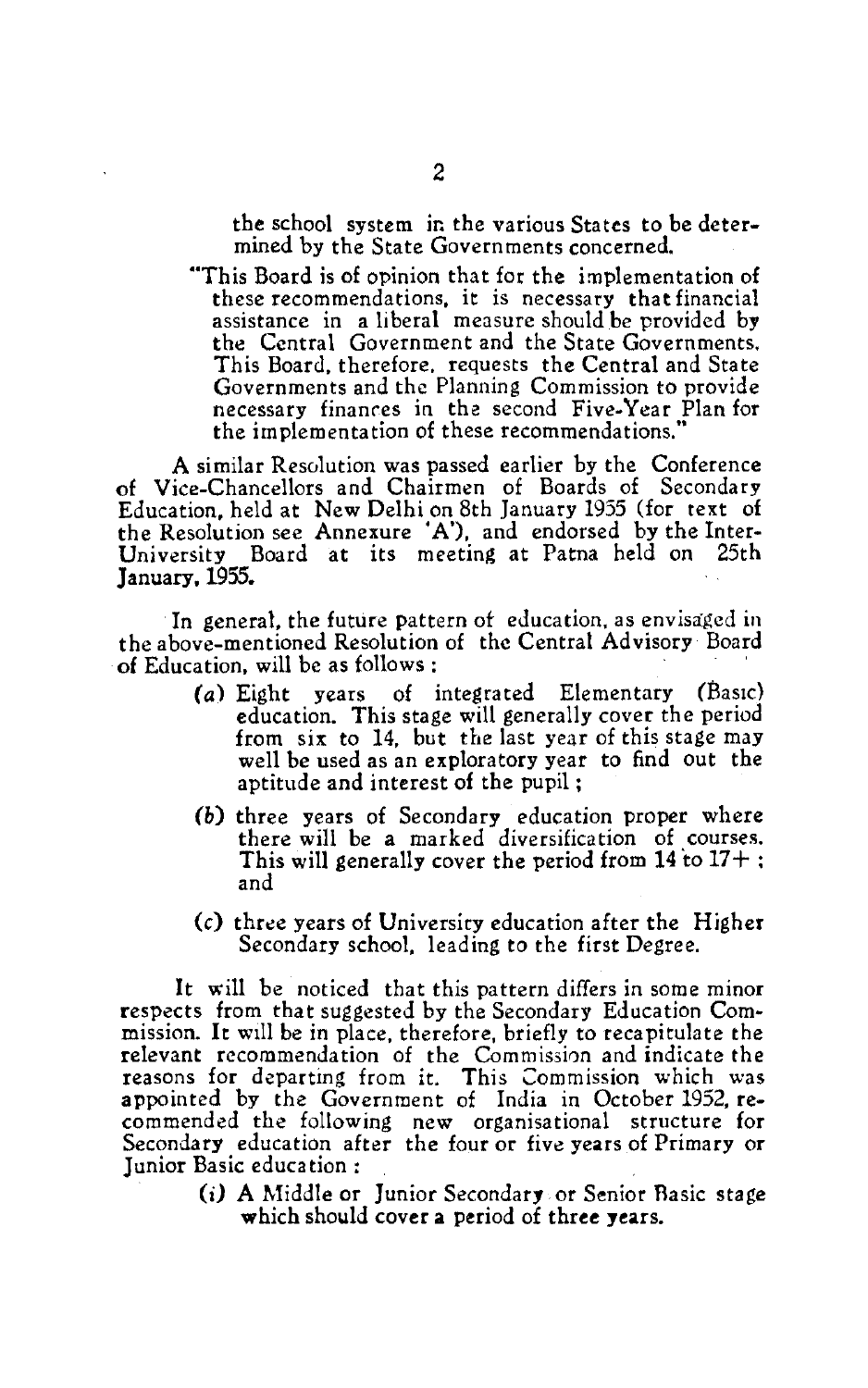### (ii) A Higher Secondary stage which should cover a period of four years.

A study of the Report of the Commission will reveal that while it gives a very competent analysis of the problems of Secondary education and suggests remedies for them, it leaves the question of the duration of the Secondary stage undecided. On the one hand, it suggests an increase of one year in the Secoadary -stage meaning thereby that the total duration of schooling at the pre-University stage will be at least 11 years (even in States where the School Leaving Certificate is now taken at the end of ten years); on the other, it envisages a Secondary stage of four years after eight years of Elementary education which gives a duration of 12 years. Instead of giving a clear lead in the matter, the recommendation of the Commission has thus made it more. difficult to correlate Secondary education with the universities .and provide a uniform pattern at the Secondary and University · levels in the country.

While considering the Report, the Central Advisory Board of Education at its 20th Meeting, held in November 1953, found it necessary to authorise the Chairman to appoint a Committee (known as the Implementation Committee) to examine its mentation and to indicate priorities in the programme. This  $\mathbb{R}$ Committee held several meetings in December1953 and January 1954 and recommended to the Board that the eventual pattern of Secondary education should be as follows:

(a) Eight years of integrated elementary (Basic) education

*(b)* three or four years of Secondary education where there will be a diversification of courses. (The first year should be devoted mainly to orientation and exploration of the students' aptitudes, and diversified courses should be normally taken during the last two or three years of  $\cdot$ the Secondary stage).

It will be seen that the Implementation Committee also could not recommend a uniform duration of Secondary education in the country and left it to the States to have either an· 11-year or a 12-year Secondary course. Inequality in the length of the course is bound to raise doubts about uniformity ' of standards and make it difficult to evaluate the attainment· of pupils from different States. The matter needed further clari-<br>fication and was, therefore, taken up at the last meeting of the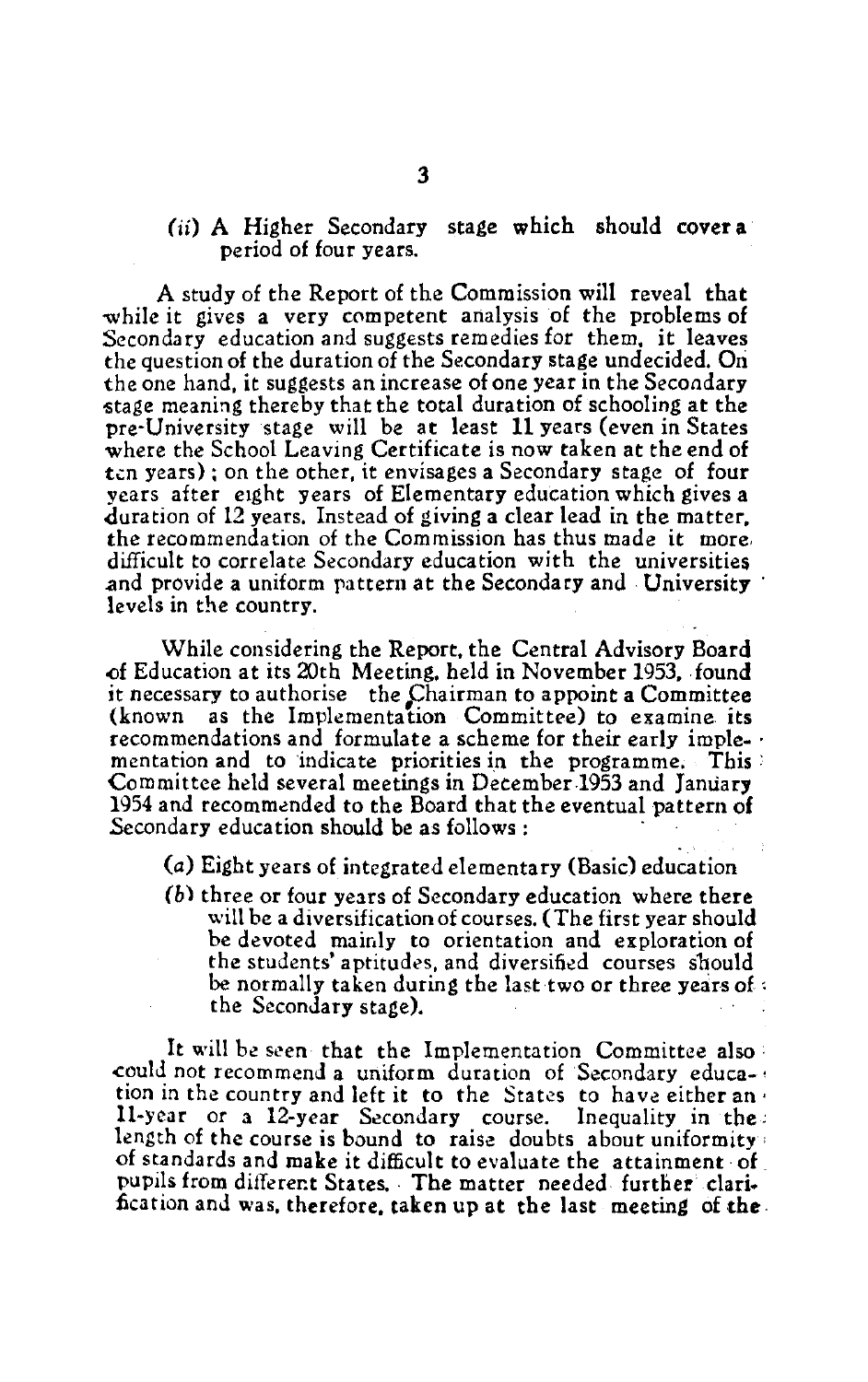Central Advisory Board of Education which after a careful consideration of the issues involved, unanimously passed the-Resolution referred to above.

In order to appreciate the advantages of the new educational pattern over the existing one, it is necessary to set forth clearly the reasons for extending the duration of schooling to 17+ for abolishing the Intermediate stage, as has been recommended by the Secondary Education Commission and for instituting a three-year first Degree course at the University level in place of the present four-year one.

## Extension in the Duration of the Secondary Stage

As stated in the Resolution of the Central Advisory Board of Education, 17+will now mark the end of the Secondary stage. The total duration of formal education at the pre-University level, therefore, will be at least 11 years, that is from six to 17. This will mean an increase ofone year in the Higher Secondary or the post-Elementary stage. At present, the Matriculation or the School Leaving Certificate Examination is taken in many States at the end of ten years. According to the new arrangement, the School Leaving Certificate examination will be held everywhere after at least 11 years. If any State wishes formal schooling to begin at the age of five, it will be free to do so.<br>but since the terminal age for the Secondary stage is fixed at 17+, and since by-and-large children of the same age may beexpected to attain the same level of knowledge and skill. the standard of attainment for the School Final Examination wil} be the same. Further, the fact that the Constitution prescribes. that compulsory education shou!d be provided to all up *to* the . age of 14, will mean that in effect the Secondary course proper will be of three years' duration.

It may be asked: Why should there be this increase in . schooling as its extension is likely to impose an additional financial burden on the parents? While there appears to besome substance in this objection, it should be pointed out that if Secondary education is to serve the purpose it is intended to fulfil. the present reform is inevitable. Secondary education is required to be a unit by itself and not merely a preparatory .stage, and yet till now it has concentrated almost entirely on preparing students for entrance to the universities. If it is to provide a terminal point for the majority of children. it should be such that the bulk of boys and girls at the end of the stage should be able to qualify as far as possible for gainful employ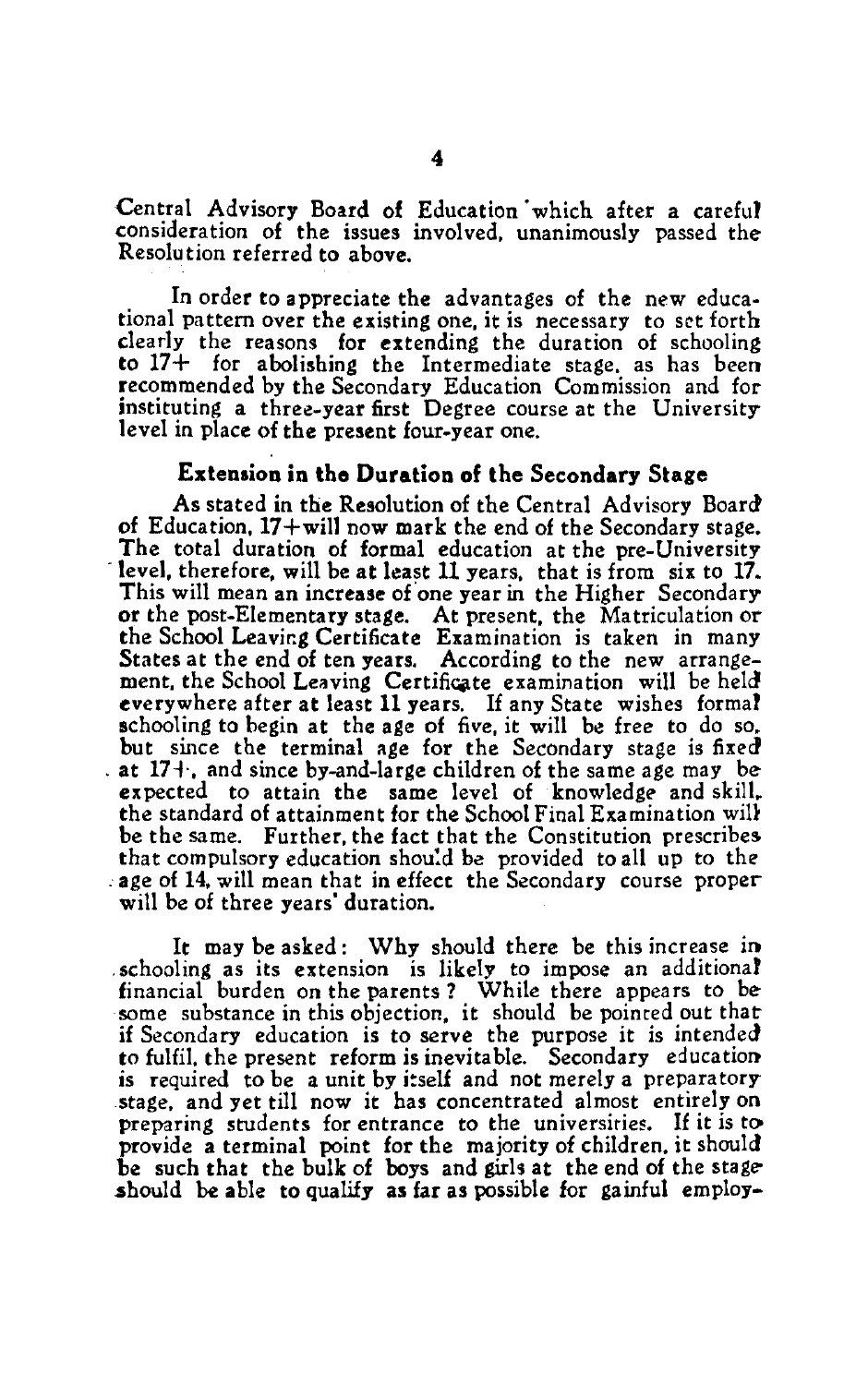ment and play their roles as good citizens in a democratic<sup>7</sup> society. These two purposes, namely, preparation for life and preparation for Higher education cannot be fulfilled without extending the present duration.

An objection from a contrary point of view may be raised in States where there already exists an 11-year school course. It may be said that in such States, there will be no change, and since the products of schools in these States have to study in the Intermediate classes before they are in a position to join the Degree classes. the elimination of the lntermediate stage may lead to a lowering, rather than a raising of standards. These objections are based on a misunderstanding. The Central Advisory Board has purposely placed greater stress, not on the years of schooling, but on the age at which Secondary education is to end. At present, even in some States which have 11 years' schooling before Matriculation, the examination is taken by pupils at the age of 14. or 15. It is quite obvious that other things being the same, the standard of attainment at  $17$  will be higher than at  $14$  or  $15$ . By raising the minimum school leaving age, it is sought to ensure that the pupils will be physically, intellectually and and emotionally sufficiently mature to be fit for collegiate education and profit by it. There may be exceptionally bright boys and girls who may reach that stage even before they are<br> $17+$  or there may be cases of retarded growth. In or there may be cases of retarded growth. framing a programme for the nation, such exceptions have to be ignored and provision made for the average pupil, who in India. will normally be towards the end of his or her adolescence at  $17 +$ . As such it is the proper stage to mark the termination of Secondary education in India. Emphasis on uniformity of school leaving age will also largely resolve the difficulty which may arise on account of any difference in the duration of the preceding school form in different States. Experience proves that it makes little difference whether children stut formal schooling at five or six for by the time they are nine or ten they have by-and-large attained the same level of knowledge and skill. That is why a uniform standard of attainment is to be prescribed for the school leaving examination in all States.

It might be inquired: Instead of fixing the duration of Secondary education at 11 years, would it not be educationally better to make the Intermediate the end of Secondary education? The University Education Commission, for example, has recommended that the standard of admission to the universities should be the present Intermediate examination to be taken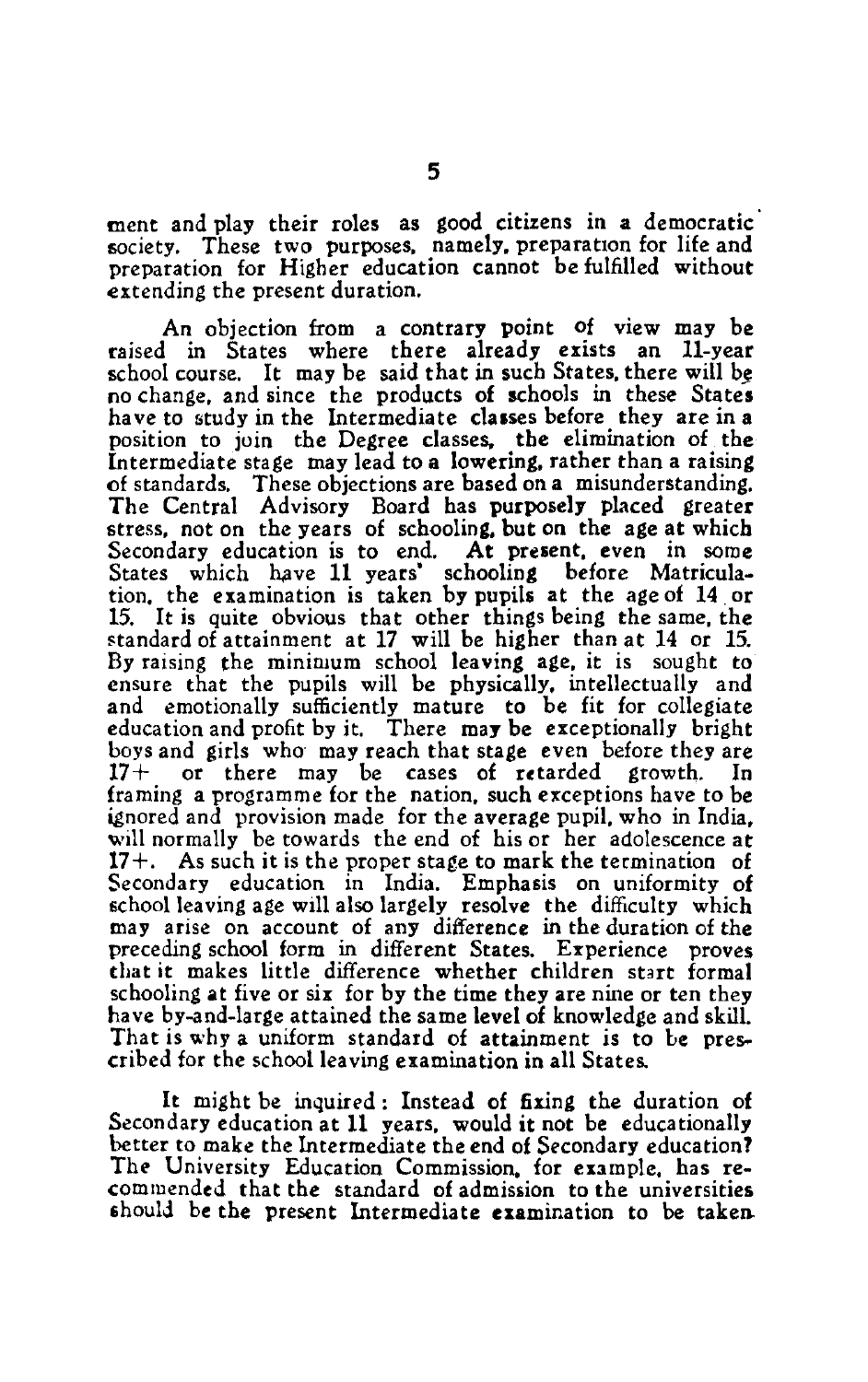by a student after completing fully 12 years of study at a school<br>and at an Intermediate college normally at the age of 18. In and at an Intermediate college normally at the age of 18. U.K. and U.S A. and most European countries like Germany, the France and Switzerland also, at least 12 years of schooling are by necessary before a student enters the university.

There is no gainsaying the fact that if we had 12 years of schooling and a three-year Degree course, it would be possible to produce much better school and university products. But are we in a position today to extend the period of schooling up to the age of 18? The Secondary Education Commission has recorded that wherever it went, the members were told by the Teachers' Associations and parents alike that in the present economic circumstances of the country, it was impossible to in-<br>crease the period of study to 18 years. With our pre-<br>sent resources we are not able to give compulsory education even up to 11 today. There is thus little justification for thinking in terms of extending the Secondary stage up to 18. If and extension, there is no doubt that this will be done. A stage may come when Secondary education will be compulsory for all. In fact, Maulana Azad in his Presidential address at the 20th Session of the Central Advisory Board has already declared that in his view it is the birthright of citizens in a democratic republic to receive free education up to the end of the Secondary stage.

Again, it might be enquired if instead of fixing the dura-<br>tion of Secondary education at 11 years, it might not be more advisable to leave the matter of whether it should be 11 years or 12 years to the States. The point is that according to a directive of the Constitution, the Government is now under an obligation to provide compulsory education up to the age of 14. By fixing the end of Secondary stage at 17, we envisage a course of clear 11 years of instruction, i.e., from six to 17 and thus provide for a uniform pattern of Elementary and Secondary education for the country as a whole. If a State wants to add one more year to this, it could always do so at the pre-Primary stage and call it by some appropriate name such as the Kindergarten or the pre-Primary class.

For reasons already explained, the addition of this extra year at the initial stage is not likely to make any difference to the standard of attainment of pupils by the time they have completed the period of compulsory instruction provided in the Constitution.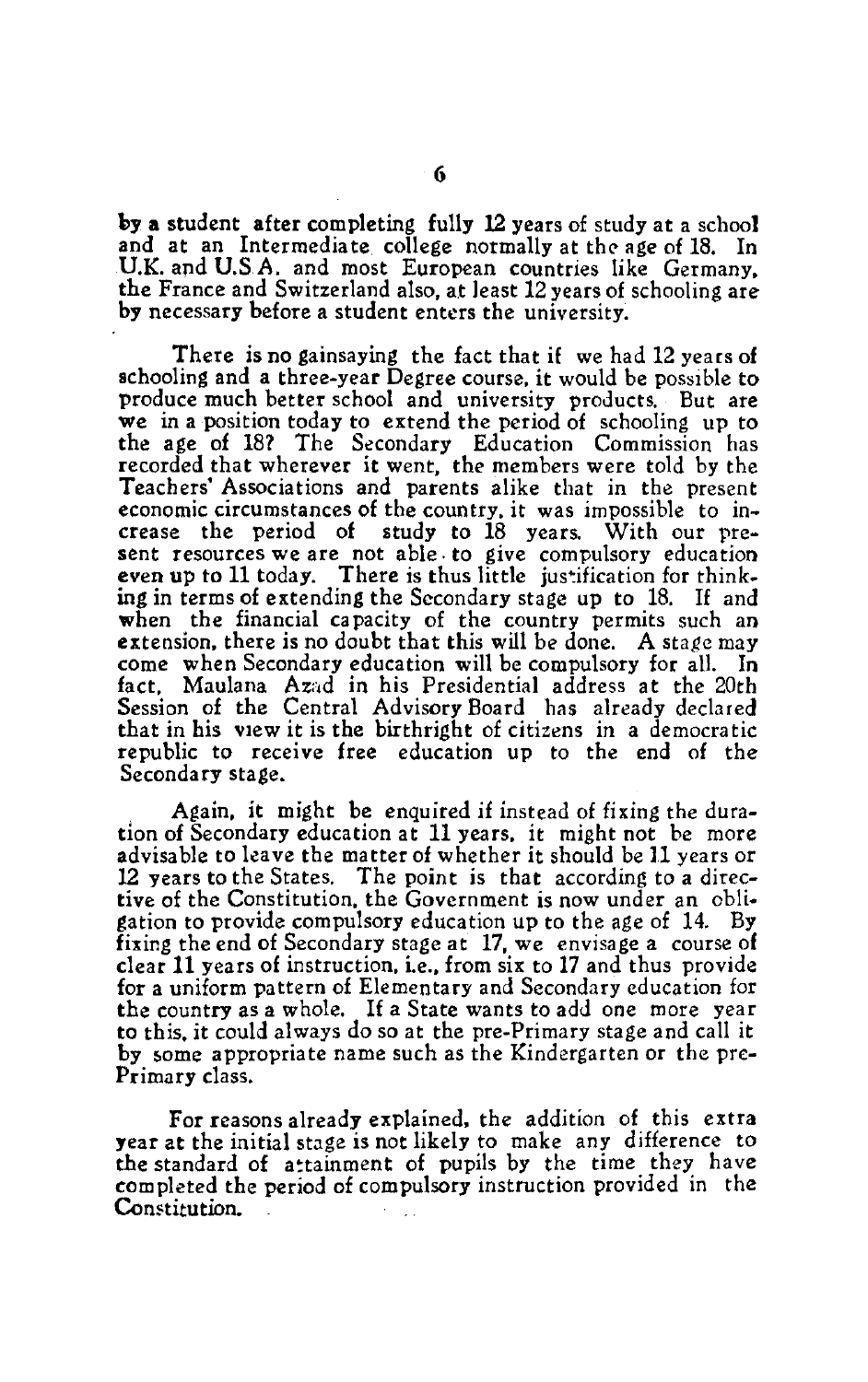Again, Jt might be asked : How is the 11-year course going to be of a standard which would prepare students adequa-<br>tely for university work as this standard by common tely for university work, as this standard by concensus should in no circumstances be lower than the present Intermediate ? Is there any evidence to show that students coming to the university from the Higher Secondary school will attain a standard as high as the present Intermediate or at least more satisfactory than is at present reached at the end of the junior Intermediate class?

It has to be admitted that in India we do not have sufficient experimental evidence which would enable us to give a definite judgment on this point. There is, however, the experience of other countries where a continuous school education up tothe age of 17 has given a standard higher than our Intermediate. There is no reason to think that Indian boys and girls cannot attain the same standards as boys and girls of the same age in other countries. Also, the experience of an institution like the Delhi Polytechnic seems to suggest that the standard of attainment ot the Higher Secondary group of boys is higher thau that of the High school group, even when they do an additional year's work. The real point of the query, however, is whether we are justified in expecting that the standard of attainment at the end of the Higher Secondary stage will compare favourably with that of the present Intermediate. There are several reasons to support such an expectation,

In the first place, the new Higher Secondary courses will be integrated ones. Unnecessary repetition of subject matter will be carefully eliminated from the school syllabus. Till now, for example, children have been required to study Indian history. first at the Primary stage, then at the Middle stage and then again with certain amplifications at the Secondary stage. Similar repetitions occur with the other subjects. This kind of repetition is wasteful and can be profitably avoided,

In the second place, the introduction of the mother tongue or the regional language as the medium of instruction is bound to contribute effectively towards raising the general standards of instruction and attainment in all school subjects.

Thirdly, the institution of only one public examination at the end of the Secondary stage as recommended by the Secondary Education Commission, will eliminate the waste of time involved in preparing students for two separate public examinationsone at the end of the High School stage and another at the end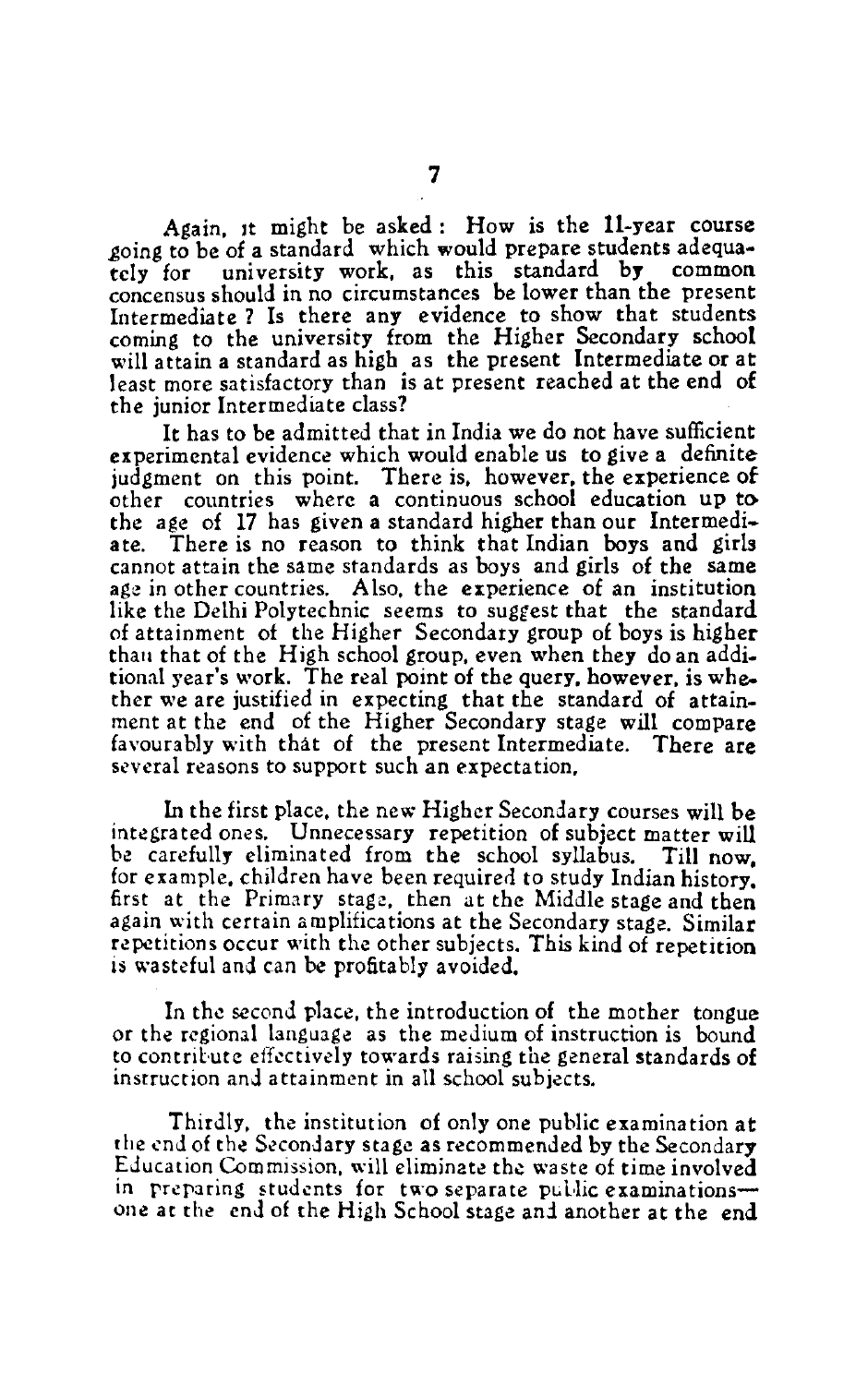of the Intermediate. It is common experience that at least two or three months before a public examination, pupils lose all interest in classwork and concentrate on preparing for the examination. In many institutions, classes are suspended for the period to enable pupils to prepare better. Again, after the examination is over, the pupils wait for the results for three to four months. At least another month is wasted in securing At least another month is wasted in securing admissions to colleges and settling down to work. Each public examination thus means the loss of  $six$  to seven working months. Besides, the strain of a public examination tells upon the health of the pupils and often makes them unable to undertake serious work during these intervals of enforced rest.

The introduction of Diversified Courses will offer to children with different aptitudes different courses and thus make instruction more pleasant and enjoyable as well as more profitable. This is bound to exercise a wholesome influence on the standard of their achievement. If these reforms are carefully carried out, there is no reason to doubt that children in our schools will acquire the same proficiency in school subjects as they do in the other countries at  $17+$ .

It is thus clear that there are good reasons why it can be expected that the standards of attainment will improve after the introduction of the new educational pattern. It must however, be admitted that a mere extension in the duration of the Secondary school by one year or prescribing an integrated syllabus, however perfectly formulated, will not by itself deliver the goods. As in any other programme of educational reform, the crux of the problem here also is the teacher. Unless the new schools are given the additional staff competent to shoulder the new responsibilities, the scheme will not work. In this connection it may be suggested that the authorities concerned should make every effort to make the fullest use of the teachers with high qualifications that are already available in their schools. If this is done, it should not be difficult to make necessary arrangements for recuiting the additional number of qualified teachers as the programmes of conversion progress. We have to remember that the implementation of this programme cannot be carried out overnight and will be staggered over a number of years.

The Central Government on their part are keenly aware of the seriousness of the shortage of additional staff and are already taking measures to render financial assistance to the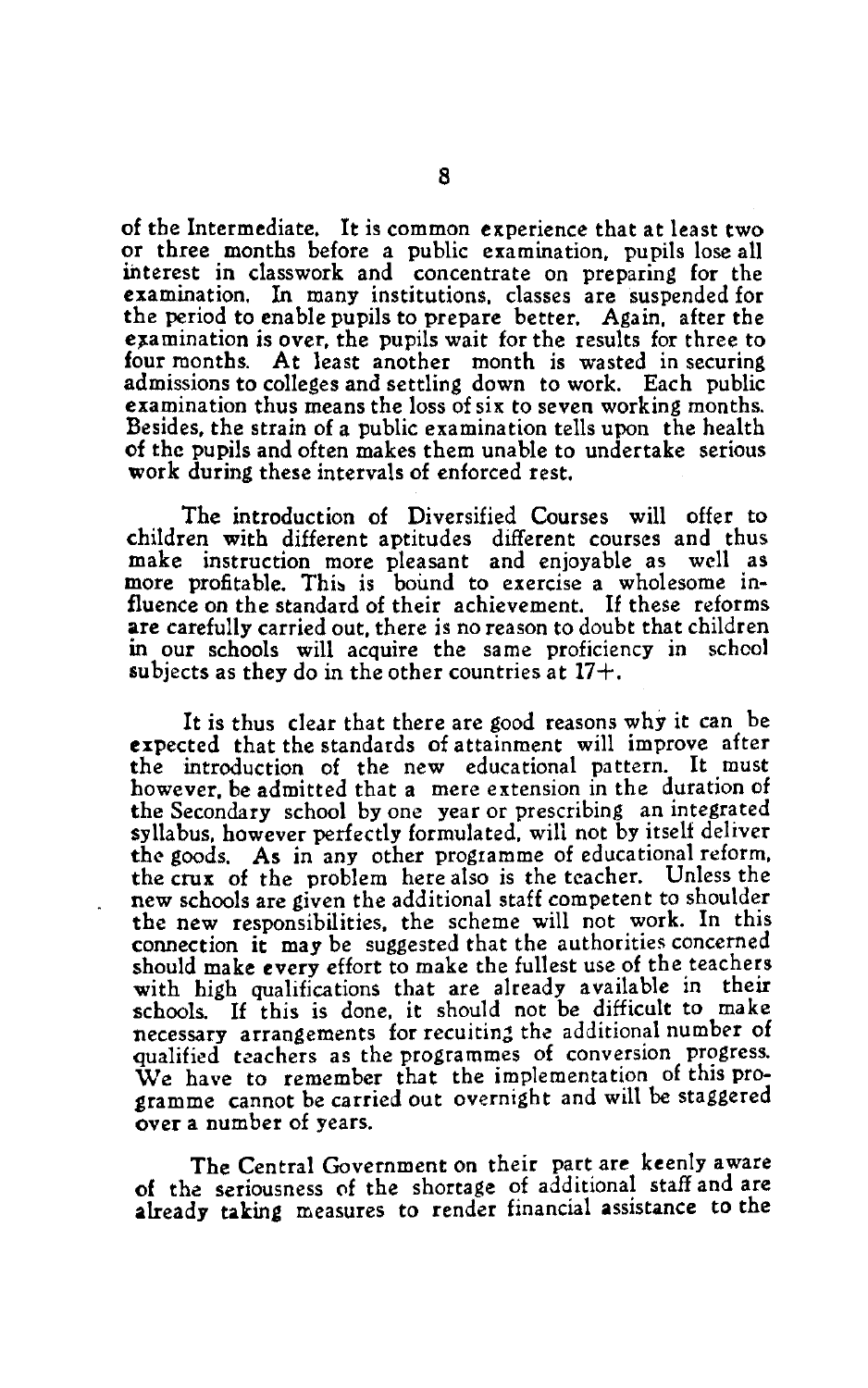'State Governments for opening new centres of teacher-training and for strengthening and equipping their present training institutions. In regard to the provision of equipment required for the additional year also, the Government of India are mak ing every possible effort to assist the States in making the !transition as smooth as possible. However, it must be stressed that the schools to be raised first to the Higher Secondary level should be carefully selected, both in respect of equipment and staffing. Otherwise there is a real danger that indiscriminate. -conversions at the initial stage may lower the already poor standards of Secondary education and threaten the chances of :success of the scheme.

## **Organisation of the Pre-University Class during the Transitional Period**

While the total duration of education at the pre-Univer sity level would ultimately be uniform in all States, it may not be possible to achieve that objective immediately. The present duration of this stage differs in different States, being ten years<br>in some, 11 years in others and 12 years in still others. some, 11 years in others and 12 years in still others. Moreover a large majority of the existing High schools would be unable at present to undertake the responsibility of offering an .additional year of education to their pupils ; in fact, in view of such difficulties as over-crowding in classes, large number of sections allowed in each form and lack of trained teachers, it would not be right to expect many High schools to take on the .additional year and convert themselves straightaway into the -contemplated Higher Secondary schools. For some time, we have necessarily to envisage the co-existence of two types of Secondary schools—the High schools of the present type from which students will take the Secondary School Leaving Certi ficate and the Higher Secondary schools, with an additional year, where they will take the Higher Secondary School Leaving Certificate. Should any one of the students with the lower certificate wish to pursue the university course, they will be required to spend one year in the pre-University course of study as envisaged in the report of the Commission.

On the question of whether the pre-University class should be attached to a school or a college, even informed opinion is sharply divided. Some educationists are of the view that this must be organised in a school, while others (these are generally spokesmen of the university viewpoint) think that this must be done in a college.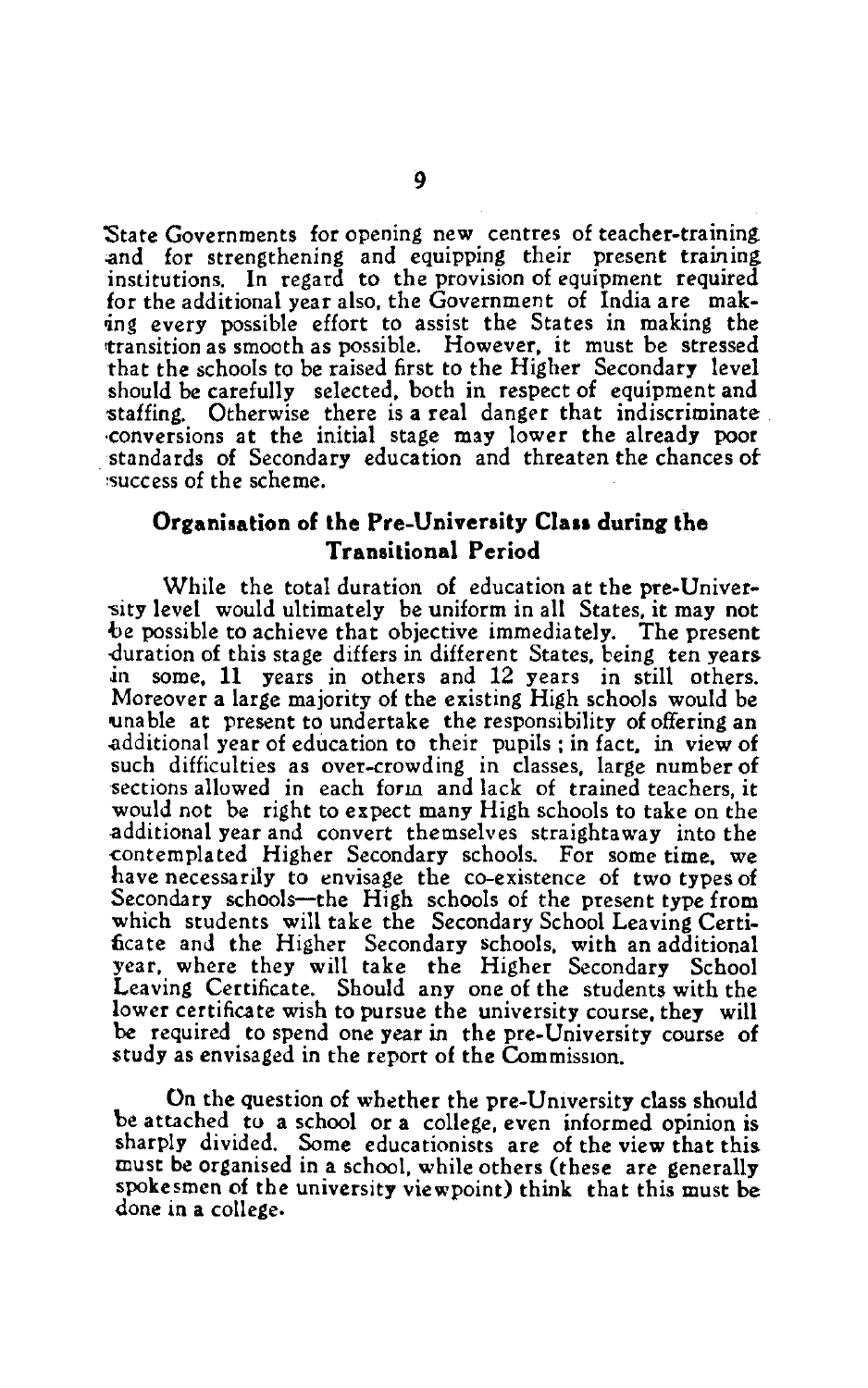The supporters of the school viewpoint hold that as this will be the highest class at the Secondary stage, it will receive a kind of attention and importance at school which it can never secure in a college where it will be the juniormost class. Besides, the organisation of this class in a school will provide opportunities for the development of qualities of leadership and on the attainment and the tone of discipline in the entire school, like the Sixth Form in the foremost public and direct grant<br>schools in England Apother important reason cited for schools in England. Another important reason cited attaching the class to a school is that as the class belongs to the Secondary stage, to organise it in a college would bring it under the undue domination of the university.

The proponents of the college standpoint on the other hand point out that to attach the class to a college is the only way to cause the least amount of dislocation in the present structure. The common educational structure in the country today is the Matriculation followed by a four-year Degree course—two years in the Intermediate and two years in the Degree classes. Under the new dispensation, when the Intermediate stage is abolished, the colleges can conveniently retain the first year Intermediate class as the pre-University class and transfer the second year to the Degree course. The organisation of these classes in the schools may on the other hand entail the termination of the services of a certain number of college teachers which will not only *be* resented by the teachers concerned but may also raise many administrative difficulties. There 1s also the argument that since some time must elapse before an increase in the number of students can justify or enable the colleges to carry on with a three-year course, it would be necessary during the interim period to allow the colleges to retain the tirst year of the present Intermediate as the pre-University class. It is also held that in order to maintain proper standards, it would be necessary to attach this class to the college until the schools are properly equipped and adequately staffed to take on the additional year.

It will be appreciated, therefore, that there are good arguments on both sides of the issue. The balance of advantage perhaps lies in having the class in a schcol, since the class essentially belongs to the pre-University stage. But it is not necessary to be dogmatic on the point A certain amount of tlexibility in the matter is desirable and the Jecision in each case may *be* left to the discretion of the: State Government and the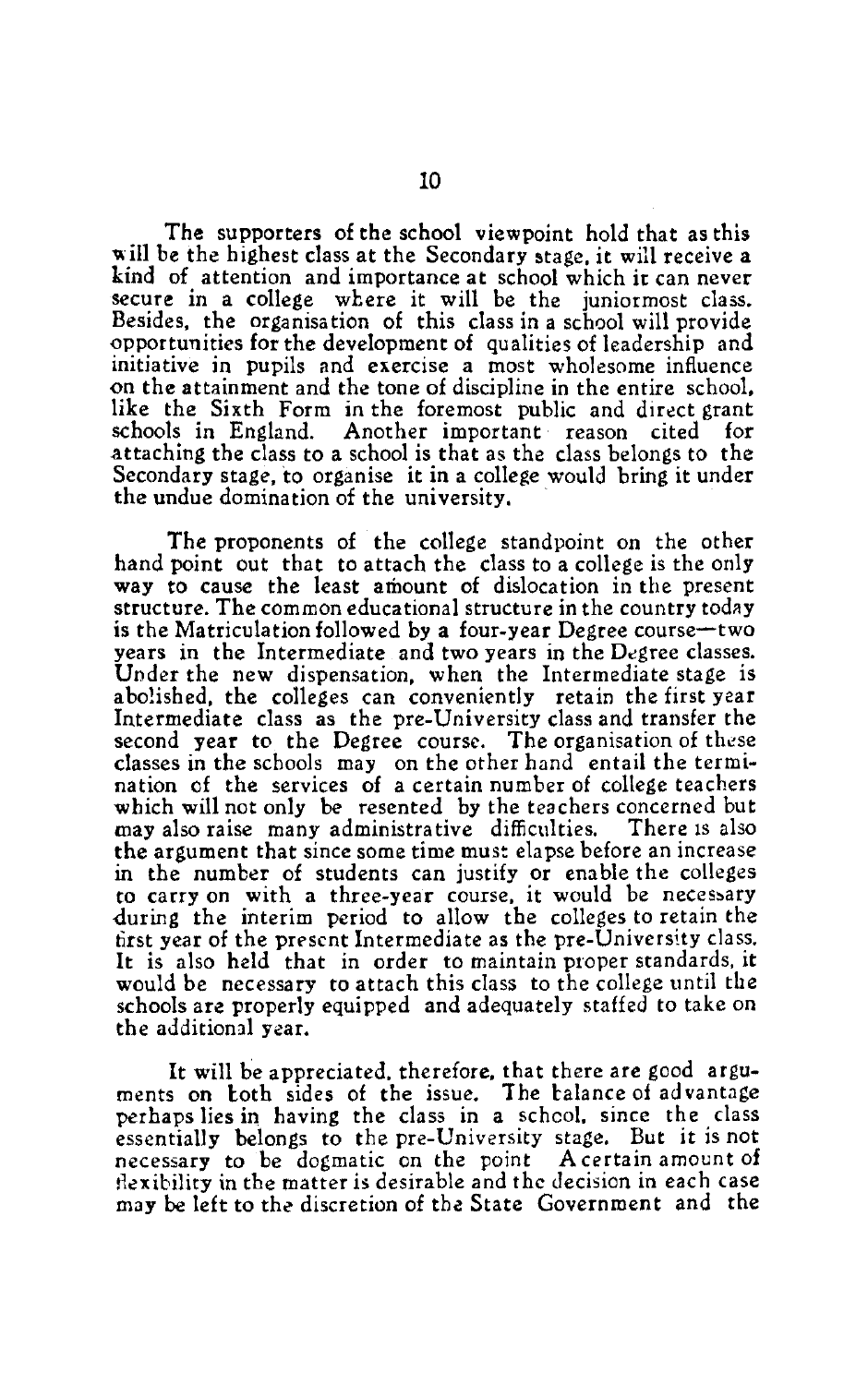University concerned. Permission of this alternative during theinterim period will mean that the change-over can be effected with the least possible disturbance in the existing schools and colleges.

The recommendation concerning the organisation of thepre-University class during the transitional period has sometimes been criticised on the ground that it will call for another public examination at the end of the year, while on the subject of examinations the recommendation of the Commission is that there· should be only one public examination at the end of the Secondary stage. The objection overlooks the fact that the second: examination will be held only during the transitional period till the change-over to the new pattern of education is complete and will affect only those students who wish to proceed to the University after Matriculation. As soon, therefore, as the programme of raising High schools to Higher Secondary schools is completed this examination will be stopped. Such an interim measure is necessary because it is not possible to raise all ten thousand High schools in the country to Higher Secondary schools. .wer-night.

The organisation of a separate pre-University class in a schools has sometimes been opposed on the ground that it would hardly be less expensive than to raise the school to a Higher Secondary school. The point is that the pre-University class is to be organised as a kind of extra class in a school which is already a Higher Secondary school. As the necessary equipment and additional staff will be already available there, it will bemuch easier to add one extra class taking studznts from the neighbouring schools than to start the entire process of building. up that class in an ordinary High school which neither possesses. the equipment nor the staff required for the additional year.

The question of prescribing a minimum qualification for entry into the professional colleges has to be examined afresh in the light of the decision to extend the duration of Secondary education. At present this qualification is generally speaking the Intermediate. However, criticism has frequently been made that the Intermediate is not adequate as a preparation for a professional course. To meet this criticism it would be necessary toprovide, as has been suggested by the Secondary Education Commission, that before taking up a professional course, oneyear of intensive pre-professional study should be undertaken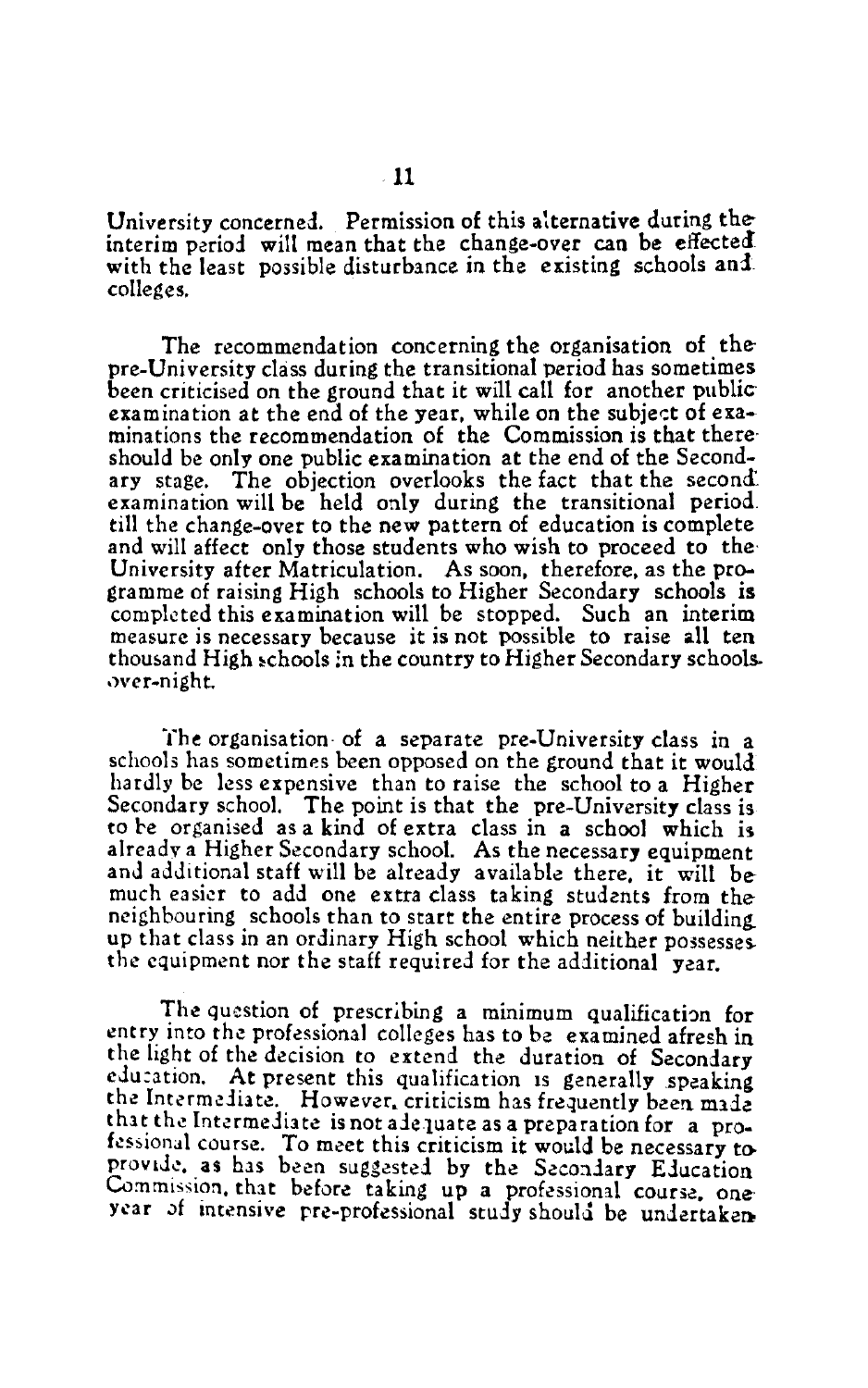'by every student in the relevant pre-professional subjects. Admission to the pre-professional courses should be open.-

- (a) to those who have completed their Higher Secondary course, and
- (b) to those who have successfully completed their High school course and have in addition, put in a year's course at the pre-University class,

The pre-professional courses should as far as possible be ·organised in the professional institutions themselves. ·

## **Abolition of the Intermediate Stage**

In order to remodel education on the pattern outlined .above, it would be necessary, as suggested by the Secondary Education Commission to abolish the present Intermediate stage .and add its first year to the High school. wherever possible, and the second to the college, thus providing for a three year B.A. course. The addition of one year to the Secondary stage will .add to the efficiency of the training given there and also improve educational efficiency at the University stage by sending more mature students to college and by providing a continuous period ·of three years' work. The Intermediate examination at present is not a definite stage in education and as such does not serve any special purpose. On the other hand, it breaks up the continuity of the college course and makes proper planning of the -degree work more difficult.

The abolition of the Intermediate stage may result in some cases in the raising of such colleges proper accomodation, -equipment, staff and necessary finances to Degree colleges with a three-year course and the conversion of others to Higher .Secondary schools eliminating the senior Intermediate class. Such ·Conversion, whether it be towards a Degree college or towards a Higher Secondary school may cause some dislocation in the -colleges concerned and will, therefore, have to be initiated gradually and with careful planning. The implementation of the measure will further call for the closest possible cooperation between the universities on the one hand and the State Govern- ·ments and the Boards of Secondary Education on the other.

In order to give effect to this part of the reform. each State ·Government should appoint a small committee representing -inter alia the University and Secondary Board authorities of its area which should examine the case of each of its Intermediate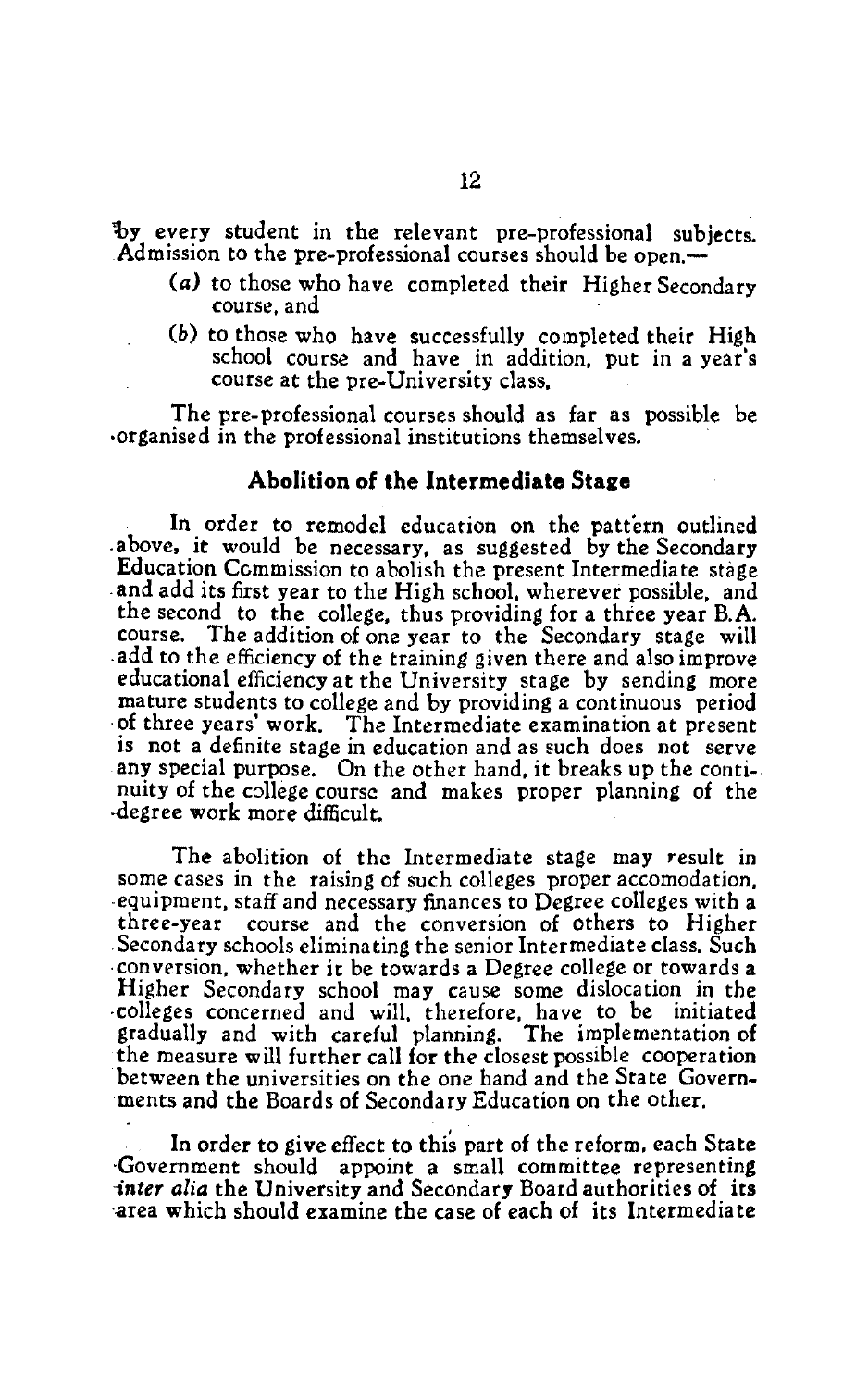colleges individually and make suitable recommendations regarding its place in the future educational set-up. It is desirablethat the Principal of the college concerned should be co-opted as a member of this committee while the case of the college is. under examination.

Exception has sometimes been taken to the proposal concerning the abolition of the Intermediate stage on the ground that such a measure is likely to create financial difficulties for the Universities and the Secondary Boards. In one university, for instance, there are at present reported to be about 80,000 under. graduate students. If the first year Intermediate class is removed,. the university will be deprived of the income from tees from about one-third of this number. The abolition of the Intermediate stage may mean a further impoverishment of therevenues of the university by about six lakhs of rupees now realised in the form of examination fees. It is argued that unless the Government undertake to find the funds necessary for the proper functioning of the university, it will not be in a position to give effect to these recommendations.

No doubt, there is force in the argument, but it is not one of which the Government are oblivious. The Government have already set up a University Grants Commission,. whose main function is to assess the financial needs of theuniversities and accredited institutions of higher learning and assist them with suitable grants. Although it is not possible tomake any commitment at this stage, it may,also be stated that the Government are keenly aware of the nature of financial implications which a programme of reforming Secondary and University education is going to entail and are prepared to do their very best to meet as far as possible the needs of the universities and Boards concerned in this behalf. It may be added that the-Grants Commission have also decided to give very high, if not the highest priority to proposals for the reconstruction of University education on these lines.

A word may also be said specifically about the argument regarding loss of income from fees on account of reduction in the number of students. While it is true that the abolition of the Intermediate stage may immediately mean some reduction in the number of fee-paying students, it is almost certain, that within a few years, there will be more students in universities. and colleges than at present. We might start by examining the figures at the Elementary stage. During the last seven years.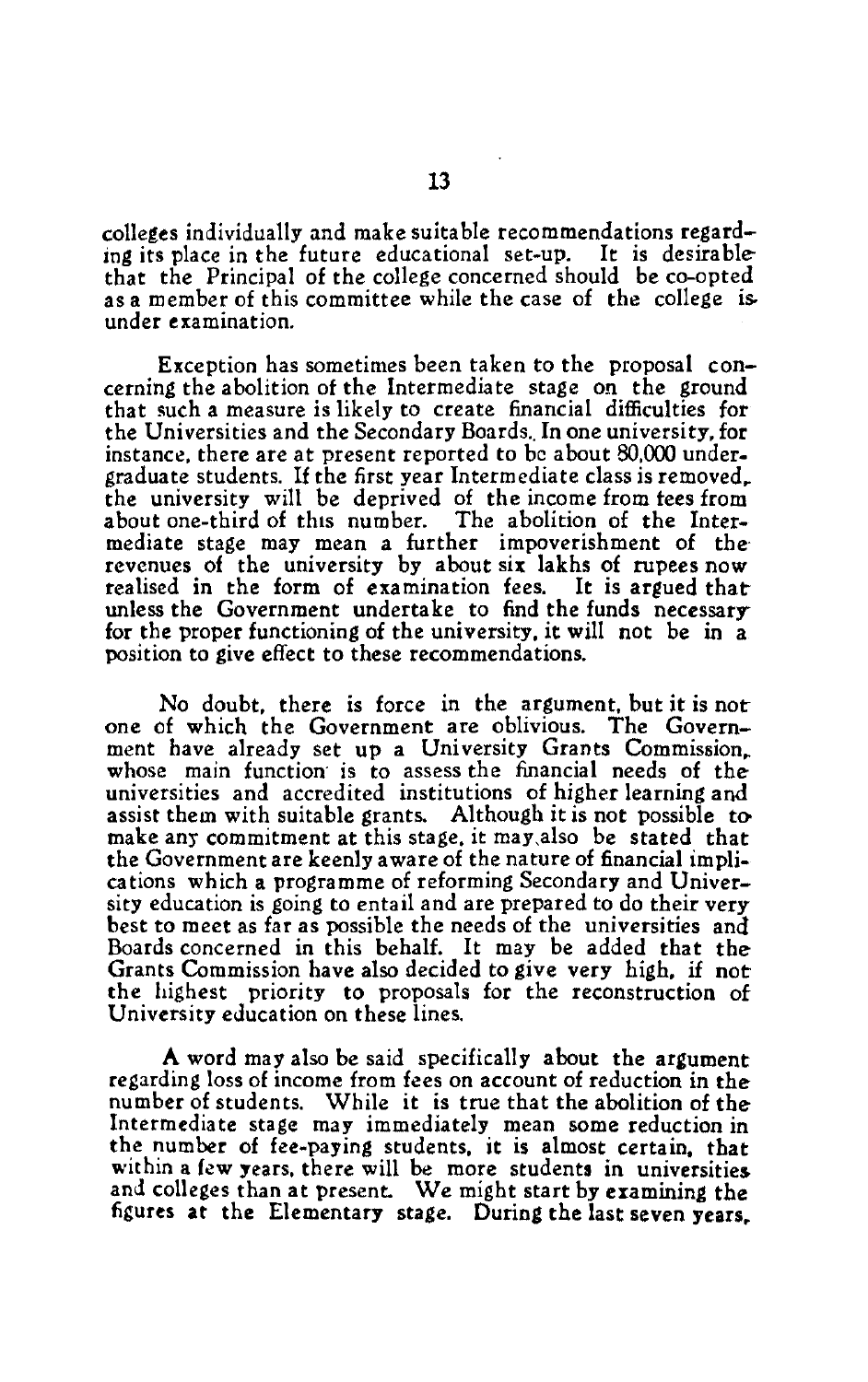'there has been an increase of about seven million children at this stage. The number is likely to increase by another 50 per cent -during the second Five-Year Plan. This gives an approximate figure of about 36 million children by 1961. An accession of this size in the number of elementary school-children is bound to press on the Secondary stage. At the Secondary stage itself, the number of children has increased from three million in 1947 to six: million in 1953. If the rate of increase during the last six or seven years<br>is maintained, this would give a Secondary school population of is maintained, this would give a Secondary school population of some nine million by 1961. Efforts are, however, being made both at the Central and the State levels to expand the facilities at the Secondary stage so that approximately 20 per cent of the children of the relevant age group may receive the benefit of Secondary education. This may well mean that by 1961 the total Secondary school population will be of the order of 12 to<br>13 million. An increase of this order in the number of 13 million. An increase of this order in the number of secondary school-children is bound to have repercussions on colleges and universities. It is also to be noted that this increase will be in addition to the accession in the number of university students that is normally taking place (between 1947 and 1953, for instance. the total annual output of graduates in India has almost doubled). While nobody would suggest that the extension at the University level should be proportionate to the extension<br>at the Secondary level, some increase is inevitable. There can thus be no question of any fall in the number of students in the universities because the four-year course is being replaced by a three-year course. On the other hand. the chances are that even with the three-year course, the universities will find it extremely difficult to offer accommodation to all the candidates seeking admission. Add to this the fact that University education also is now beginning to spread among certain new sections of the population such as the Scheduled castes to whom it had<br>hitherto been more or less completely closed. This has meant a fresh source of increase in the enrolment of universities. The argument about the financial hardship to the universities due to the loss of income from fees on account of the institution of the three-year course therefore unduly exaggerates the difficulty. Even should it occur, it will be of a purely temporary nature and must be met in the interests of better education.

#### **The Three· Year Degree Course**

The average standards of university teaching and examinations in this country are very low. The University Education Commission mentions one principal of a Degree college main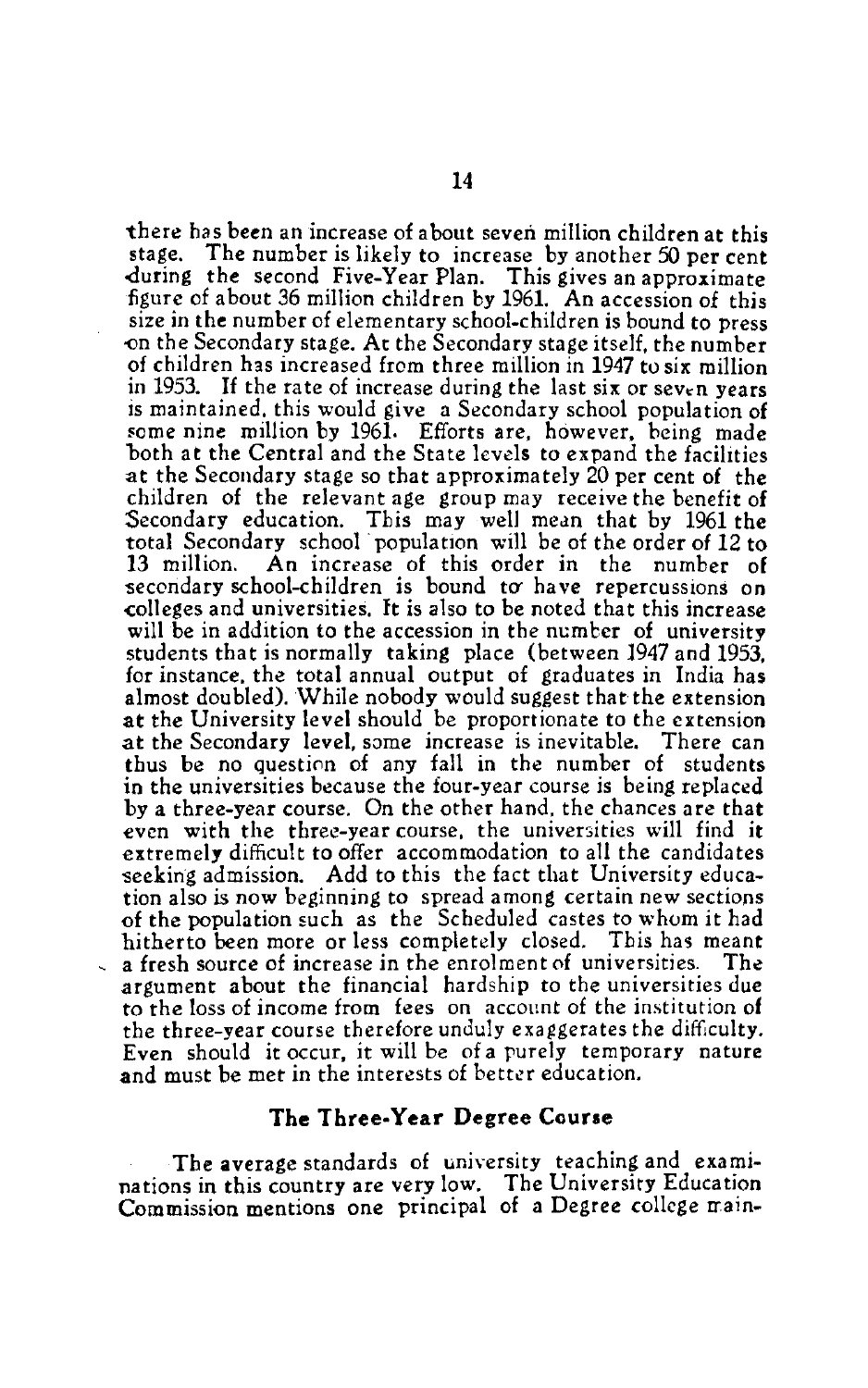taining that an average graduate of an Indian university is not very superior to a Matriculate of a British university. This may be an exaggeration, but it is quite true that many of our universities do not compare favourably with the best of British and American universities in respect of their teaching and examination standards. One reform that would appear to be essential for improving the quality of work in the univer-<br>sities is to make the first Degree course a three-year course. This reform has been recommended by successive commissions but unfortunately it has not been implemented yet to any great extent. The reasons for the proposal are simple. At present both in the junior Intermediate class and the junior B.A. class, much time is wasted in trying to adjust and reorient the students to college work and to the new methods of study: Also, with two examinations intervening, one at the Intermediate and another at the B.A. stage, the amount of time that can be actually<br>utilised for effective study does not really exceed two to two and a half years. The abolition of a separate Intermediate examination and the institution of a three-year degree course would thus not only effect a considerable saving of time but also facilitate a better planning of educational programmes and activities· during the three-year course.

It is sometimes questioned whether the institution of the three-year Degree course will by itself improve university standards. A large number of university students in this country, it is pointed out, are so ill-equipped by training and aptitude that they tend *to* depress any standard that may be prescribed. Unless measures are taken to keep such students out, no move<br>for the improvement of standards can ever bear fruit.

The problem of standards is a very complex one and will have to be attacked on many fronts. The reorganisation of Secondary education so that it becomes a terminal stage for the vast majority of boys and girls will help. The provision of diversified courses to suit different interests and aptitudes may also be expected to contribute towards equipping the average university entrant better for his new work. The planning of the three-year Degree course will remove one of the major defects from which the present two-year course has suffered. But it must be admitted plete answer to the problem. They will certainly lead to an appreciable improvement, but to be fully effective must be followed by measures to improve the quality of teachers and check the rush of ill-qualified students to the university. In the study ()n *Stucknt Indiscipline,* proposals for the improvement of the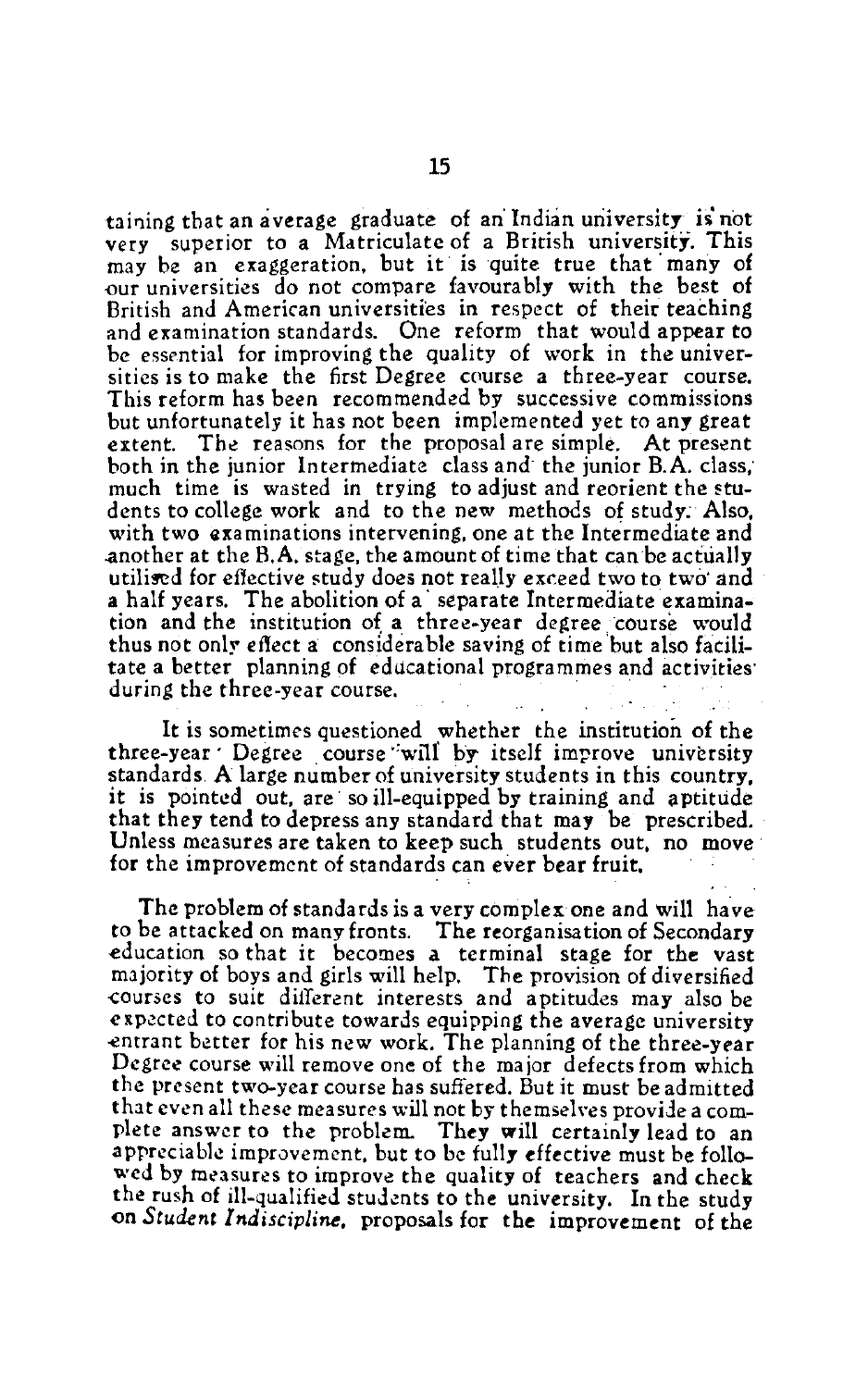quality of teachers have been examined and need not be repeated. here. The drift of pupils towards the university is largely due to the fact that, for most types of Government employment, the minimum qualification is a university degree. This insistence on degrees has had a two-fold pernicious effect. On the one hand, it has. tempted everyone to go on studying for as long as one's financial resources permit. This explains why our universities are sooften over-crowded with students who do not have the necessary ability or taste for pursuing higher studies. On the other, persons with a university degree who take lower jobs. often feel frustrated and tend to be demoralised and indisciplined. When a person is required to work under another whose academic qualifications are not necessarily superior, such reactions are natural The Government have recently undertaken to re-examine the matter because of these, difficulties. and have appointed a high-power committee *to* go into the question. It is hoped that soon the School Certificate will be accepted as the minimum. qualification for almost all Govern- ment jobs except those which call for technical or professional qualifications. As soon as this is done. the present rush touniversities may be expected to diminish. The standard of university work is bound to rise when only students with the necessary interest. aptitude and preparation take up university work.

Incidentally, it may also be mentioned that in order to enable the students to derive the fullest possible benefit from a three-year Degree course,it would be necessary for each university to reform its examination system and to introduce a suitablescheme of internal tests and records by which due regard can. be paid to work throughout the course. In this connection attention is particularly invited to the chapter on Examinations. in the University Education Commission Report.

## 16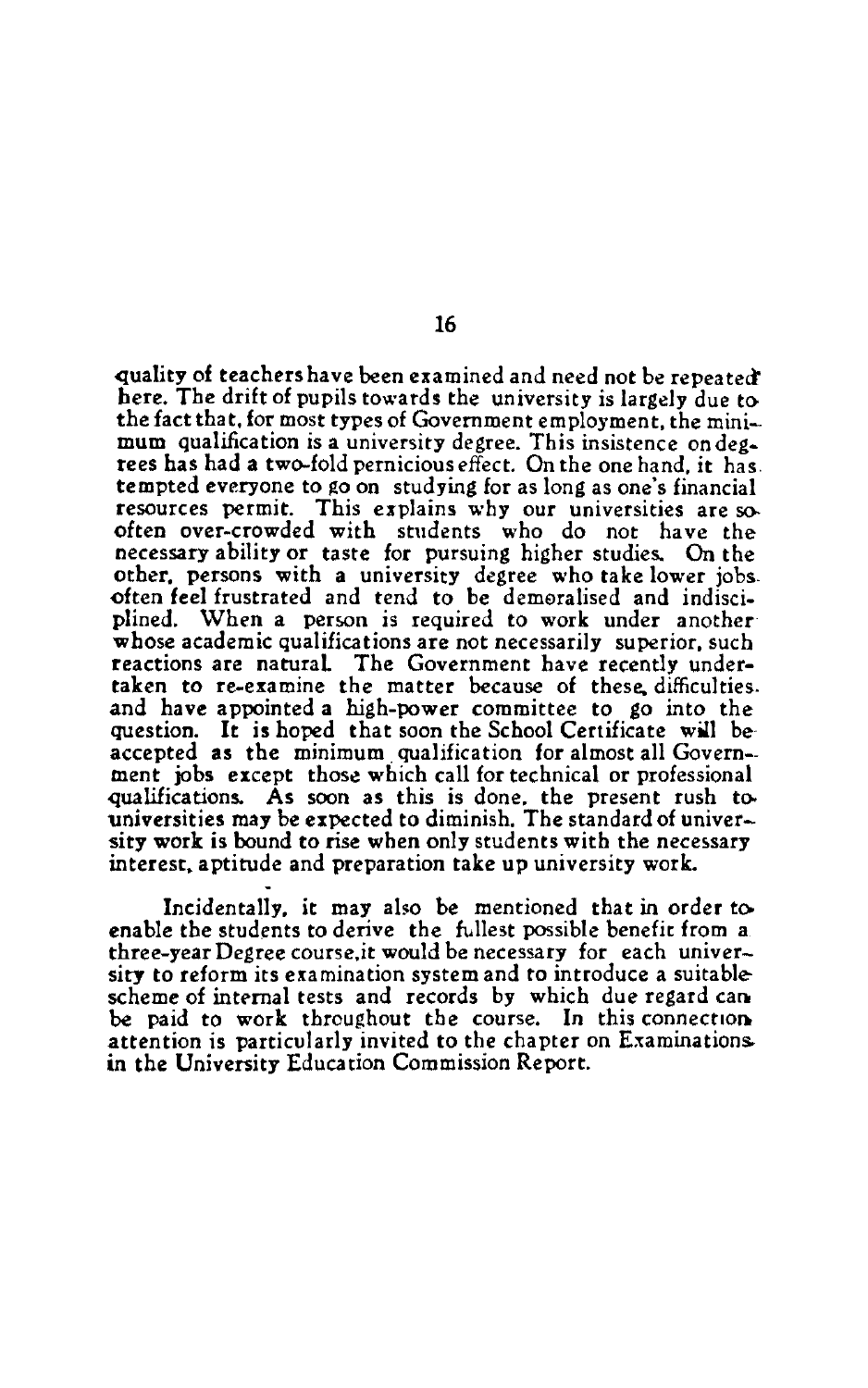## ANNEXURE A.

### **Resolution adopted at the Conference of Vice-Chancellors. and Chairmen, Boards of Secondary Education held at New Delhi on 8th January, 1955.**

This Conference of the Vice-Chancellors of Universities. and Chairmen of the Boards of Secondary Education is of the opinion that the genera! pattern of educational reorganisation as recommended by the Secondary Education Commission should be adopted by the Universities and Boards concerned. i.e., there should be a Higher Secondary'school course continued up to the age of 17+ followed by a three-year integrated courseleading to the Bachelor's degree.

The process of transition from High schools to Higher Secondary schools envisaged in the reorganisation requires. several important conditions to be fulfilled, e.g., proper equipment, accommodation and duly qualified teachers. Although every effort should be made to complete this process of conversion as quickly as possible, it must necessarily be spread over a number of years and during this period. Secondary as well as Higher Secondary schools are bound to co-exist.

For this period of transition, arrangements will have to be made for examination at both levels, the school examination being taken by those who are not able to go to the Higher Secondary schools. For those who pass out of the High schools and wish to prosecute their studies further arrangements may be made for a pre-University course in a college or in a Higher Secondary school to be followed by a three-year integrated Degree course as already recommended. This Conference is of the opinion that the change-over to the new pattern should be completed by 1961.

This Conference also recommends that, wherever possible, universities should start a pre-University course from the acad-